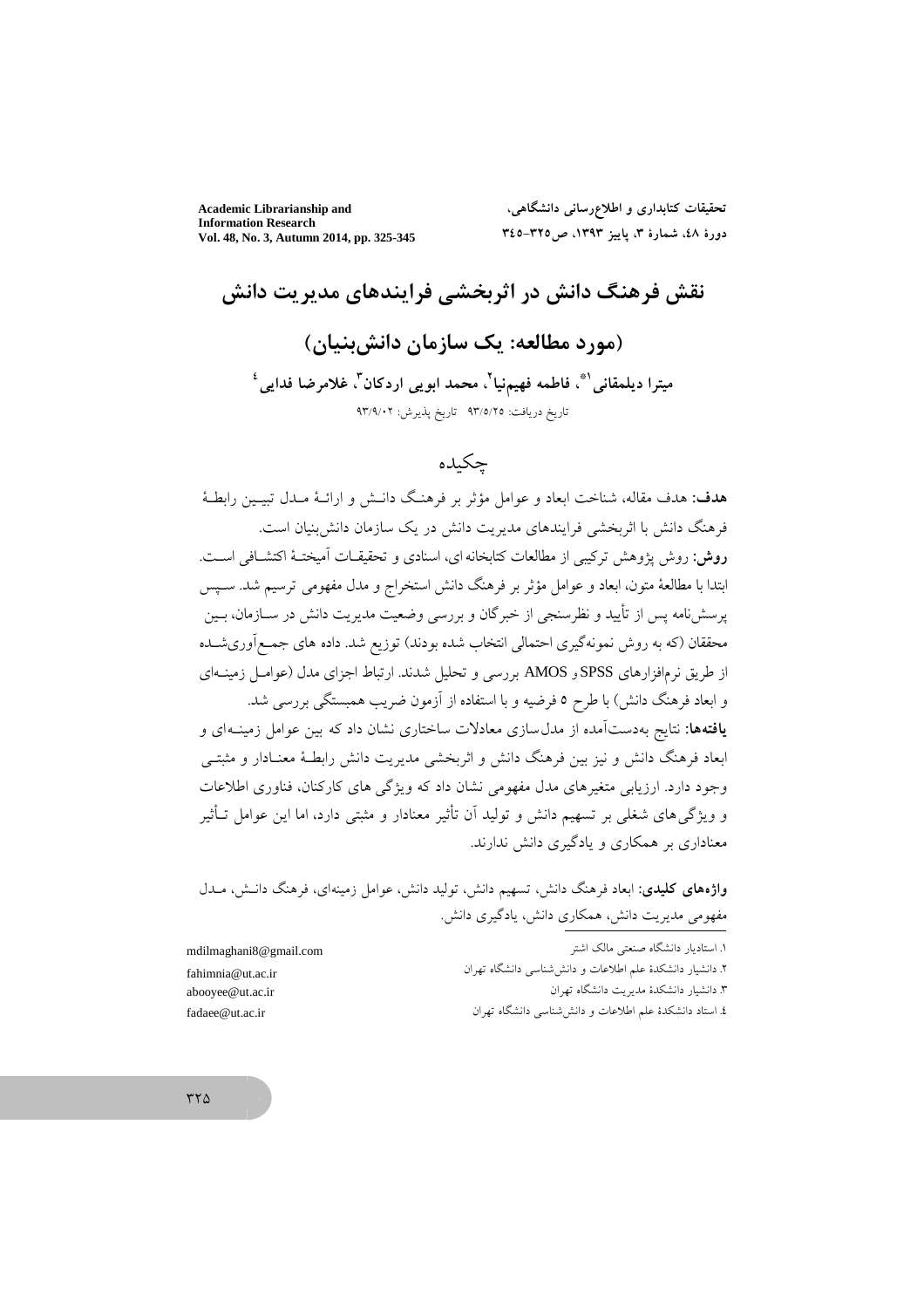#### مقدمه

دانش سازمانی و کارکنـان مـاهری کـه از فرهنگ سـازمانی کارامـدی برخـوردار باشـند، منـابعی راهبردی بهشمار میآیند. مزایای برخورداری از چنین منابعی در آنچه بازتاب می،یابد که "فرهنگ دانشی" خوانده می شود. به تعبیـر دبوسـکی (۲۰۰۶) امـروزه مـدیریت دانـش تحـت تـأثیر دیـدگاه یکایک دانشورزان نسبت به جامعهٔ دانشی که در آن بهسر می برند و همچنین نقشی که بایـد در آن جامعه ایفا کنند قرار دارد. سازمانی که از تعهد راسخ اعضـای خـود در قبـال کارکردهـای دانشـی خوب برخوردار است، امکان می پابد که به شیوهٔ موفقیتآمیزی به یکپارچهسازی مـدیریت دانـش بیردازد. مدیریت دانش نیازمند پذیرش گستردهٔ ارزش ها و اصول دانشی توسط جامعهٔ (کـاربر ) آن است. بنابراین، جامعهٔ یادشده بهدنبال آفرینش فرهنگ دانشی است که در آن هر فرد تسهیم دانـش را بهعنوان رفتار مطلوبی به رسمیت بشناسد و بیذیرد.

امروزه با وجود توجه سازمانها به امر مدیریت دانش، یکی از موانعی که در بیشتر مطالعات سیازمانی نادیده گرفته می شود، اجرا و پیادهسازی مدیریت دانش بدون توجه به زیرساختهای دانشبی موجـود در سازمانهاست. در بر خی تحقیقات، برای اجرا و راهاندازی مدیریت دانش تنها با به کار گیری فناوری هیای نو بن اد تباطي و اطلاعاتي و مدون در نظر داشتن فرهنگ ها و خردهفرهنگ هياي حياكم سيازماني تيلاش می کنند. امـا شـرط اساسـی در ایجـاد، توسـعه و اسـتمرار مـدبریت دانـش بـا هر گونـه سیسـتم نـوین در سازمان ها، همراهي و همكاري كاركنان آن يهويژه كاركنان دانشي آن سازمان است. پـس بـا همــدلي و همراهي مؤثر و رهبري كارا در سازمان ها مي توان اميد داشت كه مـديريت دانـش بـه شـكل يكيار چـه و یکدست اجرا شود و استمرار داشته باشد.

با اینکه در تحقیقات بسیاری مشخص شده است که موفقت برنامیههیا و ب وژههای میدیریت دانش به تغییر رفتار سازمانی و زیرساختهای فنـاوری نیـاز دارد، پـارهای از نویسـندگان از جملـه ديلانگ (١٩٩٧)؛ ميلن (٢٠٠١)؛ فونتين و ليسر (٢٠٠٢)؛ الازمي و زيبري (٢٠٠٣)؛ هيوزمن و ولـف (۲۰۰۴)؛ کارلســن و گاتســالک (۲۰۰۴)؛ دىوســکى (۲۰۰۶)؛ ياســکو (۲۰۰۷)؛ چونـگ و چانـگ (۲۰۱۱) و … وجود فرهنگ تسهیم دانش، فرهنگ مدیریت دانش یا فرهنگ دانش را بهعنوان یکی از عوامل عمده در موفقیت مدیریت دانش سازمانی مطرح کرده اند. از آنجا کـه تـاکنون مطالعـات اندکی به بررسی عوامل و ابعاد فرهنگ دانش اختصاص یافتهاند، این مقاله مهدنیال درک عوامیل و بهبود فرایندهایی است که اثریخشی "فرهنگ دانشی" در سازمان هـای تحقیـق و توسـعه را تسـهبل می کند. پس به بررسی عوامل اصلی و اساسی در تحقق مدیریت دانش با تأکید بر فرهنگ دانشی بهعنوان بستر لازم برای استقرار هر نظام کارای مدیریت دانشی پرداخته می شود.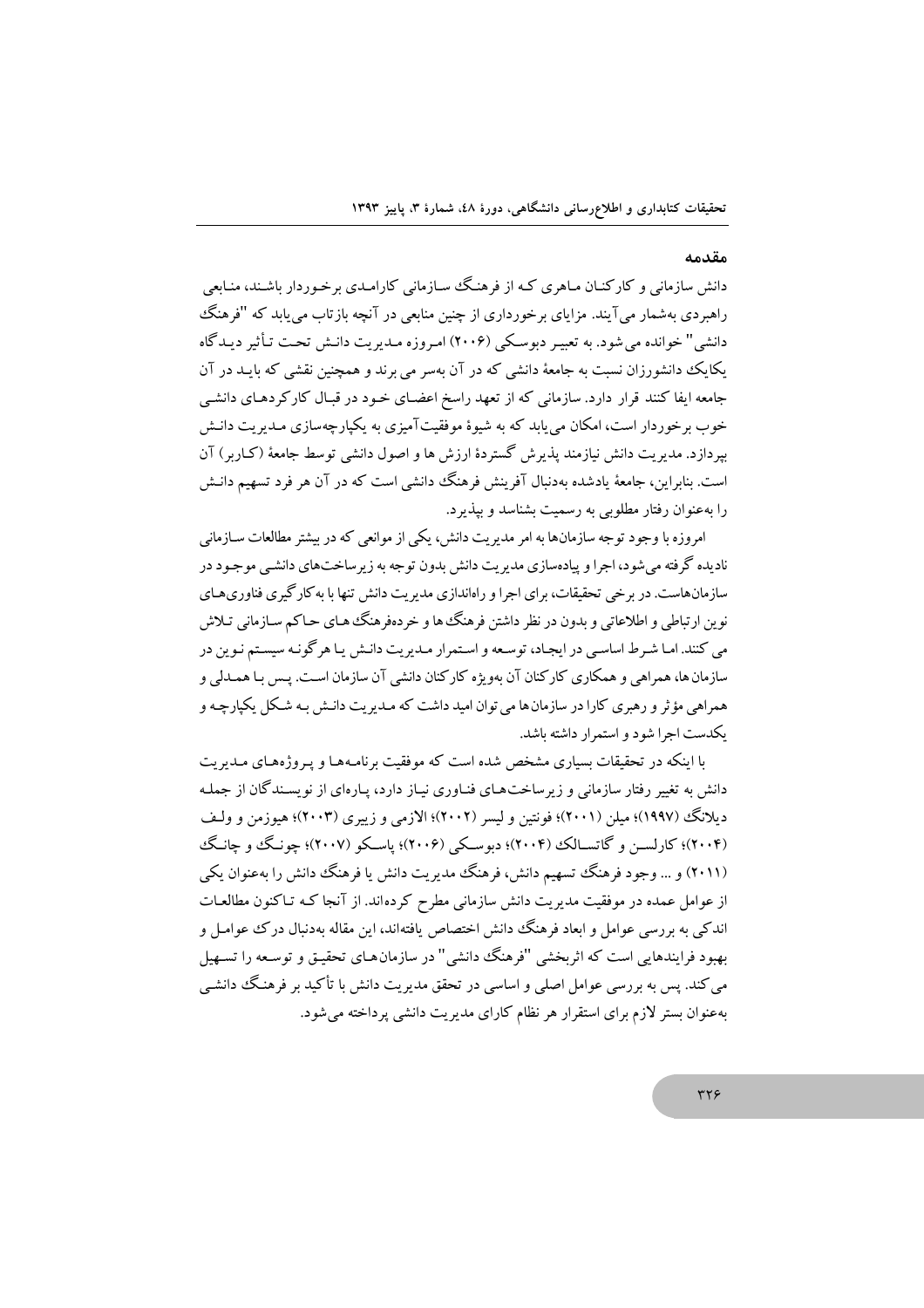فرهنگ دانش و عوامل مؤثر بر آن

فرهنگ یکی از لغات در زبان انگلیسی است کـه تعریـف آن از پیچیـدهتـرین تعریـفـهـا بـهشـمار می آید (ویلیامز، ۱۹۸۳). در سال ۲۰۰۱ پونسکو "فرهنگ "را این گونه تعریف کرد:"مجموعه ای از ویژگی های بارز روحانی، مادی، فکری و عاطفی جامعه یا یک گروه اجتماعی که افزون بر هنـر و ادبیات، سبک های زندگی، شیوههای زندگی جمعی، نظـامهـای ارزشـی، سـنتهـا و باورهـای آن جامعه یا گروه اجتماعی را در برمی گیرد". به تعبیر شاین ` (۱۹۸۵) فرهنگ سازمانی را مجموعـهای از فرضیات تلویحی مورد قبول اعضای یک گروه و چگونگی رفتار و واکنش آنها نسبت به محیط اطرف تعیین می کند. در تعریف دیگری، شاین (۱۹۹۰) فرهنگ را این گونـه تعریـف مـی کنـد: ۱. الگویی از فرضیات بنیانی؛ ۲. ایجادشده، دریافتشده یا توسعه دادهشده توسط یک گروه معین؛ ۳. فرهنگ آموخته می شود تا افراد پتوانند از عهدهٔ مسائل انسجام داخلی و سازگاری خارجی بر آینـد؛ ۴. برای اینکه به خوبی کار کند باید معتبر درنظر گرفته شود و پنابراین ۵. فرهنگ آموخته می شبود و به اعضای جدید به عنوان ۶. روش صحیحی برای در ک، تفکر و احسـاس در رابطـه بـا مسـائل و مشکلات پیش رو تعلیم داده می شود. به تعییر اجمیل و کوسکنین<sup>۲</sup> (۲۰۰۸) گمانـه هـای ښـادی و یذبرفتهشده و الگوهای عمبق معنا که بر اثر مشارکت سازمانی و تبلبور این گمانیهها به اشتراک گذاشته می شوند. په دلیل وجود تعریف هیای انید ک از فرهنگ دانش در متون (برخبی آن را په صورت فرهنگ تسهیم دانـش، فرهنـگ مـدیریت دانـش، و … بـه کـاربر دهانـد) در جـدول ۱ به تعریفهای موجود اشاره شده است.

| تعريف                                                                                                                                                                                               | نويسنده                               | سازه                       |
|-----------------------------------------------------------------------------------------------------------------------------------------------------------------------------------------------------|---------------------------------------|----------------------------|
| فرهنگی است که اشاعهٔ دانش را بهصورتی ترویج میدهد که کارکنان<br>ارزش و اهمیت دانش را درک کنند.                                                                                                       | لئونارد –<br>بارتون <sup>۳</sup> ۱۹۹۵ | فرهنگ مبتنی بر<br>دانش     |
|                                                                                                                                                                                                     |                                       |                            |
| فرهنگ سازمانی دانشپسند یکی از مهمترین شرایط برای نیل به موفقیت<br>نوآوریهای مدیریتدانش سازمانی است.                                                                                                 | داونپورت و<br>پروساك ١٩٩٨             | فرهنگ سازماني<br>دانش پسند |
| بهنظر آنها، دستیابی به فرهنگ دانشی نیازمند حمایت مدیریت برای آماده<br>کردن سازمان، ادارهٔ سرمایههای دانشی بنگاهها و فعالیتها شامل<br>فناوریهای اطلاعاتی، ارتقای تمامی دانشها برای مزیت راهبردی است. | ابل و اکسبرو<br>1999                  | فرهنگ دانش                 |
| فرهنگ مناسبی در شرکت که از طریق آن میتوان افراد را به تولید و تسهیم<br>دانش تشویق کرد.                                                                                                              | هالسپل و<br>جوشی° ۲۰۰۱                | فرهنگ دانش                 |

جدول ۱. تعاریف مرتبط با اصطلاح فرهنگ دانش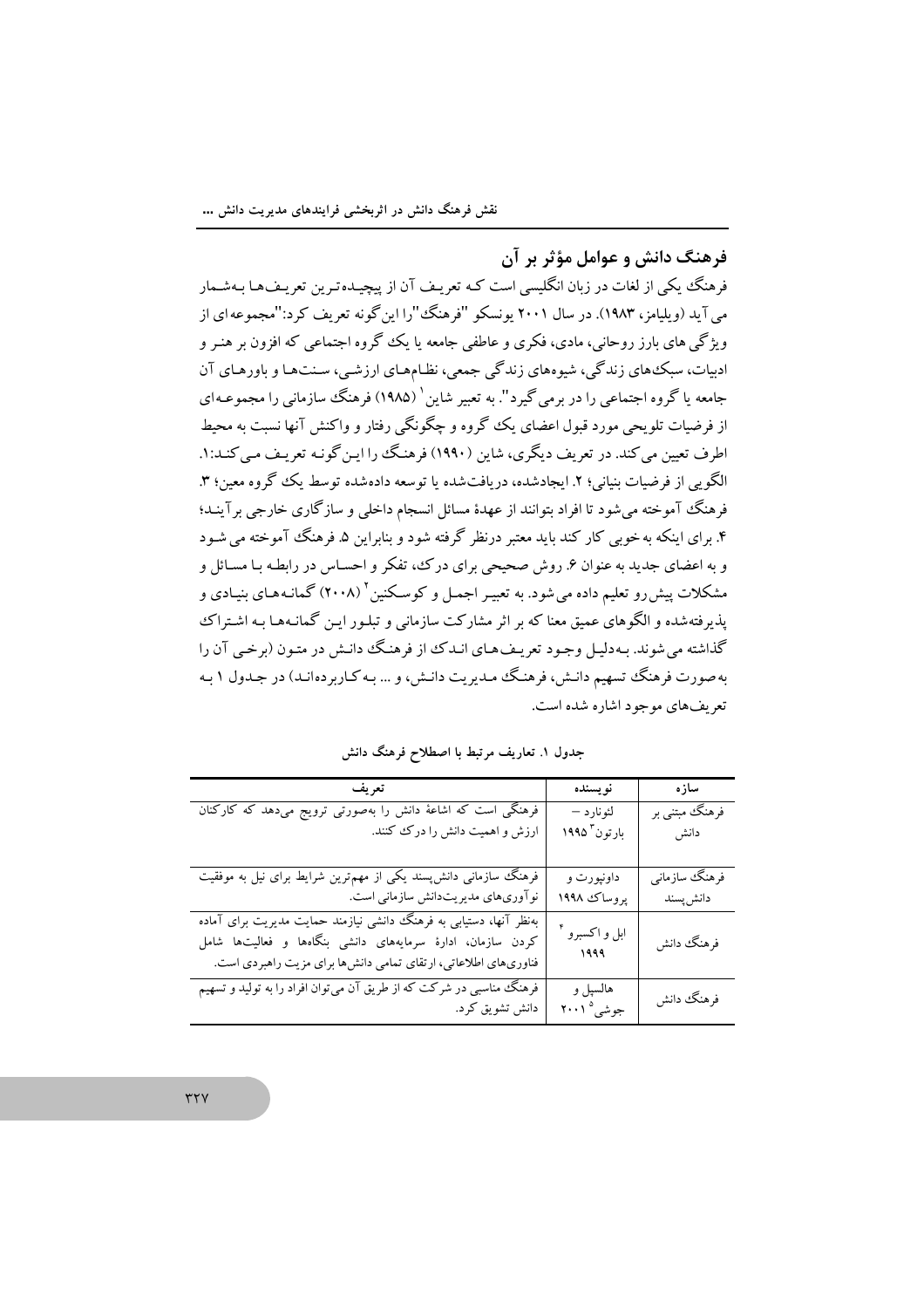| تعريف                                                                                                                                                                                                                                                                                                                                                  | نويسنده                                                                          | سازه                 |
|--------------------------------------------------------------------------------------------------------------------------------------------------------------------------------------------------------------------------------------------------------------------------------------------------------------------------------------------------------|----------------------------------------------------------------------------------|----------------------|
| از آنجا که فرهنگ دانشی بازتابدهندهٔ تعهد رهبری ارشد سازمان به<br>نوآوریهای مدیریتدانش و در همان حال گسترش آفرینش و تسهیم<br>دانش در سازمان است، وجود فرهنگ،دانشی برای موفقیت نوآوریهای<br>سازمانی در مدیریتدانش حیاتی است.                                                                                                                             | ناهم، وندريمبسه<br>و کوفتروس <sup>ء</sup><br>$\mathbf{Y} \cdot \cdot \mathbf{F}$ | فرهنگ دانش           |
| بهنظر وی، مدیریت دانش چندان هم با ادارهٔ دانش سر و کار ندارد، بلکه<br>بیشتر اداره و تولید فرهنگ دانشی است که تولید، تسهیم، انتقال و کاربرد<br>اثربخش دانش را برای تصمیمگیری، برنامهریزی راهبردی و توسعهٔ<br>ارزیابیپذیر مزیتهای اقتصادی تسهیل میکند و ارتقا میدهد.                                                                                     | ولكزاك <sup>٧</sup><br>$\mathbf{Y} \cdot \cdot \mathbf{A}$                       | فرهنگ دانش           |
| متشکل از سیستمی از سیاستهای منابع انسانی، فنون، فرایندها و عملیات<br>همسو (برای اطمینان از اینکه دانش کسب، تولید و تسهیم شود، بهکار<br>رود و مجدداً استفاده شود) برای رسیدن به نتایح مناسب بهعنوان یک<br>مزیت پایدار است. رهبران سازمانی باید فرهنگ و باورهای موجود را<br>تغییر دهند تا کارکنان متعهد، حامی و پذیرای اصول مدیریت دانش<br>سازمانی شوند. | انگلیش و بیکر<br>$\mathbf{y} \cdot \cdot \mathbf{y}$                             | فرهنگ دانش<br>محور   |
| فرهنگ دانش یک روش زندگی سازمانی است که افراد را قادر و انگیزه<br>مند می کند تا به تولید، تسهیم و بهکارگیری دانش برای کسب منافع و<br>موفقیت پایدار سازمانی بپردازند.                                                                                                                                                                                    | اليور و کندادی <sup>^</sup><br>$\mathbf{y} \cdot \cdot \mathbf{y}$               | فرهنگ دانش           |
| مدیریت دانش نیازمند پذیرش گستردهٔ اصول و ارزشهای دانش توسط<br>جامعه است. بنابراین مدیریت دانش بهدنبال تولید فرهنگ دانش است که<br>هر یک از اعضای سازمان تسهیم دانش را بهعنوان رفتار مطلوبی به رسمیت<br>بشناسند و بپذیرند. فرهنگ دانش، نوعی فرهنگ سازمانی است که افراد را<br>به شناسایی و بهکارگیری تسهیم دانش بهعنوان رفتار مطلوب تشویق<br>می کند.      | دبوسکی ۲۰۰۶                                                                      | فرهنگ دانش           |
| مشارکت مثبت رهبران و ایجاد فرهنگ  دانش از جمله عوامل مهم برای<br>عملکرد مطلوب مدیریت دانش در سازمان است. از طرف دیگر، کاربرد<br>مناسب فناوری اطلاعات به شکل گیری فرهنگ دانش کمک می کند. این<br>به راهنمایی و هدایت سازمان <b>منجر می</b> شود. رفتار رهبران عامل مهمی<br>برای تولید فرهنگ دانش عالمی است.                                               | وو و دیگران<br>$Y \cdot Y Y$                                                     | فرهنگ مديريت<br>دانش |
| فرهنگ مبتنی بر دانش میزان و درجهای را توصیف می کند که فرهنگ<br>سازمانی از دانش بهعنوان سرمایه و منبع باارزش حمایت می کند.                                                                                                                                                                                                                              | چونگ و چانگ<br>$Y \cdot Y$                                                       | فرهنگ دانش           |

ادامه جدول ۱. تعاریف مرتبط با اصطلاح فرهنگ دانش

 $\tau\tau\lambda$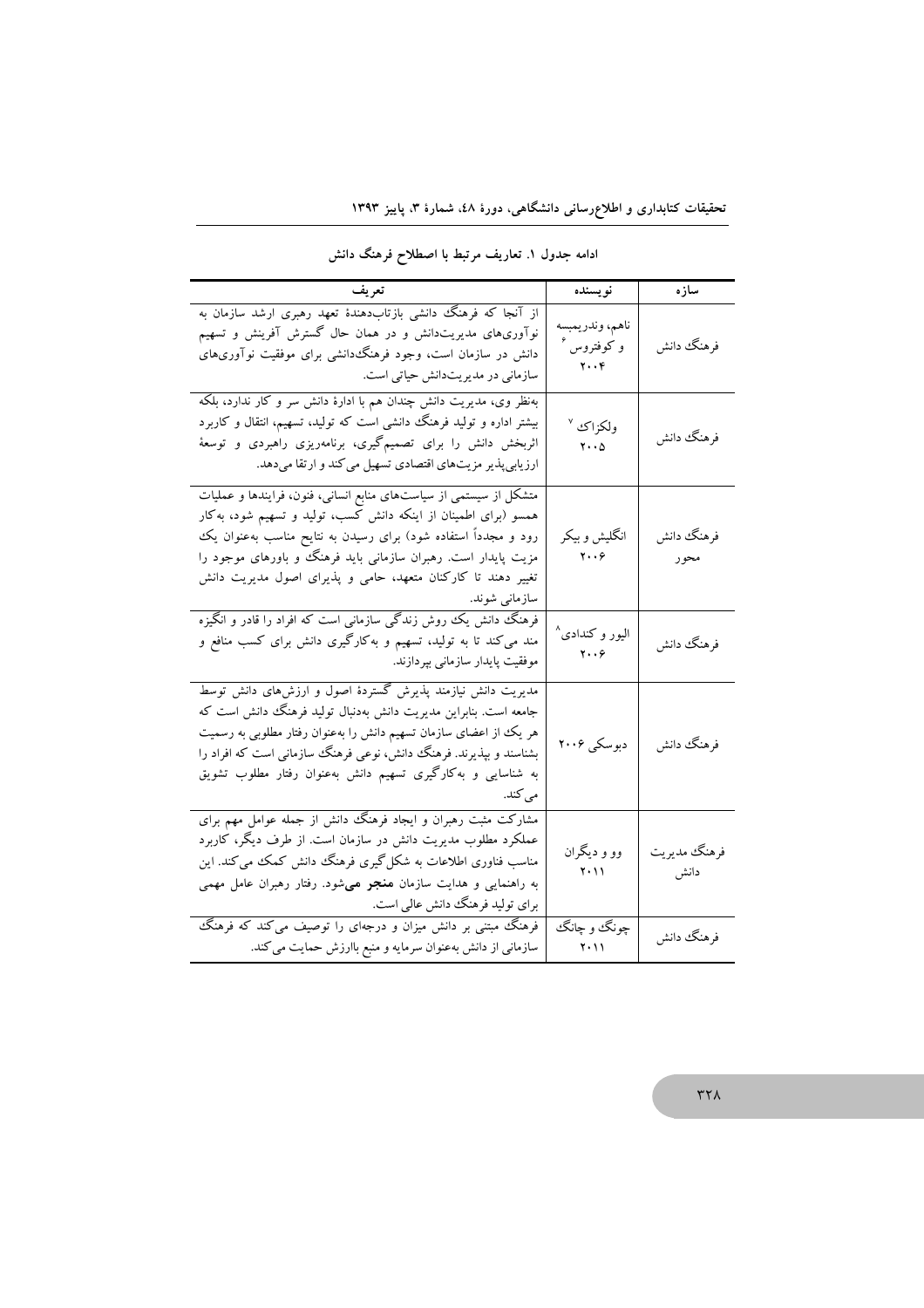## روش پژوهش

این پژوهش در دستهبندی تحقیقات موجود به لحاظ هدف و ماهیت، جزو مطالعـات کـاربردی؛ از نظر نوع و روش گردآوری دادهها، تلفیقی از مطالعـات کتابخانـه ای، اسـنادی و مطالعـات آمیختـهٔ اكتشافي؛ از نظر مدت زمان اجرا جزو مطالعات تك مقطعي؛ و بـه لحـاظ شـيوهٔ تحليـل و يـردازش داده ها، جزو مطالعات همبستگی و علَّی است. با توجه به موضوع تحقیق، قلمرو سازمانی پـژوهش، سازمانی دانش بنیان است که در حوزههای مختلف آموزشی، پژوهشی، خدماتی و تولید تخصصی الکترونیک، مخابرات و فناوری اطلاعات و … فعالیت می کند.

جامعهٔ آماری در بخش مطالعهٔ کیفی، شامل تمـامی اسـتادان و صـاحبنظـران حـوزهٔ مـدیریت دانش است که به روش گلولـهبرفـي انتخـاب شـدند و در ايـن پـژوهش بـراي اسـتخراج عوامـل و مؤلفهها و همچنین تأیید مدل مفهومی اولیه از نظر این گروه استفاده شد. در بخش مطالعهٔ کمّی بـا توجه به قلمرو سازمانی و محدودهٔ مکانی تحقیق، جامعهٔ آماری شامل همـهٔ کارکنـان ایـن شـرکت بود که با عنوان محقق مشغول به کار بودند. از بین جامعهٔ مورد نظر به روش «نمونه گیری تصـادفی ساده» و بر اساس فرمول حجم نمونه تعیین شد (حداقل نمونهٔ مورد نیاز ۱۷۴ نمونه بهدست آمد ک به ۱۸۰ نفر افزایش پیدا کرد). سپس در بخش مطالعهٔ کمّی برای گردآوری دادههای مـورد نبـاز از ابزار پرسش نامه استفاده شد. روایی ابزار با استفاده از بررسی روایـی صـوری (کسـب نظـر و تأییـد خبرگان و متخصصان در حوزهٔ مدیریت دانش داخل و خارج از کشور) و همچنین تحلیـل عـاملی تأیید شد. نتایج تحلیل عاملی نشان داد که ۱۵ مؤلفهٔ در نظر گرفتهشده در مجموع حدود ۷۰ درصد از کل تغییرات را تبیین می کند. پس از گردآوری پرسشiامهها، سؤالات کدگذاری و دادهها بـه نرمافزار آماری SPSS 15 وارد و خروجی های توصیفی و تحلیلی لازم استخراج شدند و با استفاده از نرمافزار Amos Graphics صحت و اعتبار مدل ارزیابی شـد کـه در ادامـه خلاصـهٔ نتـایج ارائـه مے شو د.

مدل مفهومی پژوهش و فرضیات بر اساس تحقیقات انجامشده، مؤلفههای تأثیرگذار و ابعاد فرهنگ دانش به شـرح زیـر شناسـایی و استخراج شدند.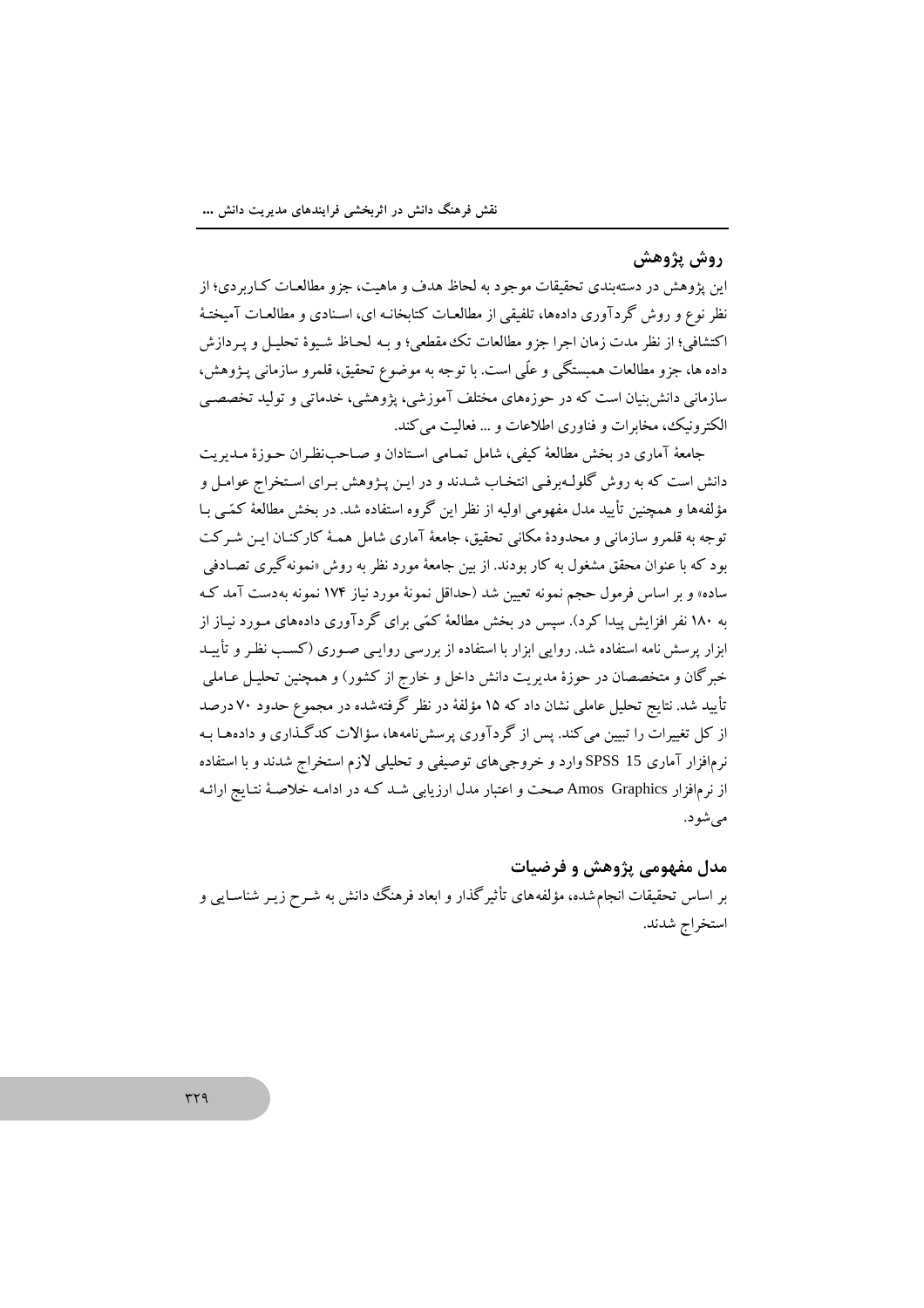| متغیرهای مؤثر بر انگیزهٔ اشتراک دانش<br>بین کارکنان                                                  | منابع مورد بررسی                                                                                                                                                                                                                   | مؤلفهها                                |
|------------------------------------------------------------------------------------------------------|------------------------------------------------------------------------------------------------------------------------------------------------------------------------------------------------------------------------------------|----------------------------------------|
| متغیرهای استقلال و خودمختاری، هویت<br>کا,                                                            | سيمز و ديگران (١٩٧۶)؛ هاكمن و الدهام (١٩٧٣)؛ دي لانگ و<br>فاهي (٢٠٠٠)؛ فوس و ديگران (٢٠٠٩)؛ دبوسكي (٢٠١١)                                                                                                                          | ویژگیهای<br>شغلى                       |
| پاداش معنوی و تمرکززدایی                                                                             | دي لانگ وو فاهي (٢٠٠٠)؛ گوپتا وگويندراجان (٢٠٠٠)؛ فريدا<br>و حسنعلي (۲۰۰۳)؛ هیورلي و گرین (۲۰۰۵)؛ علامه و دیگران<br>(۲۰۱۱) ؛ ابیلی و دیگران (۲۰۱۱)                                                                                 | ساختار<br>سازمانى                      |
| دسترسی به فناوری اطلاعات، استفاده از<br>فناورى اطلاعات مورد نياز، هنجار استفاده<br>از فناوری اطلاعات | ونکاتش و موریس (۲۰۰۰)؛ گرین (۱۹۹۸)، تیلور و تود <sup>۹</sup><br>(۱۹۹۵)؛ فوس و دیگران (۲۰۰۹)؛ هیورلی و گرین (۲۰۰۵)                                                                                                                  | فناورى<br>اطلاعات و<br>ارتباطات        |
| پاداشهای تولید و انتقال دانش                                                                         | هیورلی و گرین (۲۰۰۵ و ۲۰۱۱)                                                                                                                                                                                                        | نیروی انسانی                           |
| تولید دانش، یادگیری دانش، تسهیم دانش<br>و همکاری دانش                                                | هیورلی و گرین (۲۰۰۵ و ۲۰۱۱)؛ وو و دیگران (۲۰۱۱)؛<br>آرسنیجوی و دیگران (۲۰۱۰)؛ وو (۲۰۰۱)؛ وو و ون (۲۰۰۲)؛<br>وو (۲۰۰۴)                                                                                                              | فرهنگ<br>دانش                          |
| کسب، تولید، ذخیره و کاربرد دانش                                                                      | ماراکراد (۱۹۹۶)؛ بنت و گابریل (۱۹۹۹)؛ زک (۱۹۹۹)؛<br>پربست و دیگران (۲۰۰۰)؛ گولد و دیگران (۲۰۰۱)؛ بت<br>(۲۰۰۱)؛ بیرکینشاو و شان (۲۰۰۲)؛ سالیس و جونز (۲۰۰۲)؛<br>کولیسون و پارسل (۲۰۰۴)؛ فریز (۲۰۰۶)؛ آجیراپونگپن و<br>دیگران (۲۰۱۰) | اثربخشي<br>فرايندهاى<br>مديريت<br>دانش |

جدول ۲. مؤلفههای تأثیرگذار و ابعاد فرهنگ دانش



شکل ۱. مدل مفهومی تحقیق

 $\mathsf{r}\mathsf{r}\mathsf{\cdot}$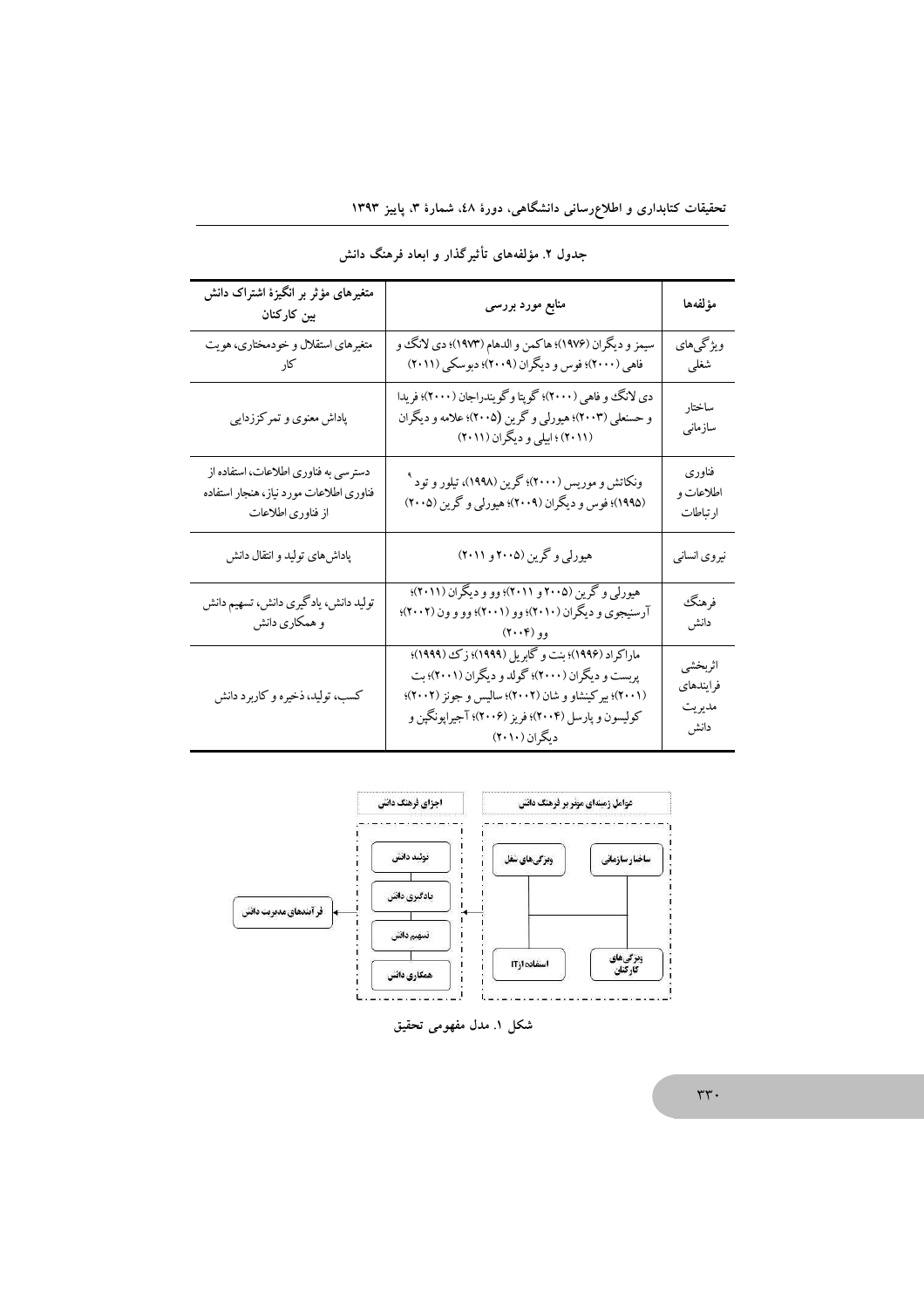### بافتهها

در گام نخست وضعیت مدیریت دانش در سازمان بررسی شد. با توجه به تدوین سند چشمانـداز و اجرایـی شـدن آن در واحـدهای مربـوط و اسـتقرار واحـدی بـا نـام مـدیریت دانـش در تمـامی پژوهشکده ها، وجود سیستمهای رسمی و غیررسمی ارتباطی از قبیل اتاقهای فکر، جلسات توفـان فکری و جلسات هماندیشی، نظام انگیزشی مناسب (مادی و معنوی)، نـرمافزارهـای دانشــی متعـدد برای جمعآوری و اشاعهٔ دانش، استقرار نظام دانشی و تأکید بر خلاقیت و نوآوری و نیروی انسانی به عنوان سرمایههای مهم سازمانی، کسب جایزهٔ ملی مدیریت دانش در سال های ۹۰ و ۹۱، .<br>نشان دهندهٔ توجه مناسب مدیریت ارشد سازمان به مقولهٔ دانش و مدیریت دانش در ارتقـای سـطح عملکرد و بهبود وضعیت نیروی انسانی و بهویژه دانشکاران سازمانی است.

در گام دوم به توصیف وضعیت فرهنگ دانش و عوامل زمینه ای مـؤ ثر پـر آن و فراینـد مـدیریت دانش پر داخته شد. براساس دادههـای گـر دآوریشـده از نمونـهٔ مـورد بررسـی، اکثریـت کارکنـان را مردان (١١ درصد زنها)، با طيف سني جوان (٧٨ درصد) تشكيل مي دادند و ٨۴ درصد آنهـا مـدرك تحصیلی کارشناسی و کارشناسی ارشد داشتند. بیش از نیمی از افراد مورد بررسبی (۶۸/۴ درصـد) در بخش تحقیقات و فنی مشغول خدمت هستند. حـدود نبمـی از جمعیـت مـورد مطالعـه در اسـتفاده از .<br>فناوریهای محل کار مشکلی ندارند. سرپرستان آنها می توانند سدون نساز سه زیردسـتان از سیسـتمهـا استفاده کنند. اکثر یت آنها (۷۱/۹ درصد) از سیستمهای موجود در محل کار استفاده می کنند، قریب به اتفاق همکاران (۷۱/۷ درصد) و افراد صاحب نفوذ (۶۲/۳ درصد) در محل کار معتقدند که باید در محل کار از سیستمهای رایانهای استفاده کرد. نیمی از جامعهٔ مورد مطالعه (۵۲/۱ درصد) سیستمهما را کافی می دانستند و ۲۹ درصد پاسخگو بان چنین اعتقادی نداشتند. این نتایج مبین آشنایی مناسب افیراد و دسترسی بهنسبت مناسب آنها با سیستمهای رایانـهای و سـختافزارهـای موجـود در بخـش هاسـت. ارزیابی مؤلفههای تشکیل دهندهٔ عامل فناوری اطلاعات، نشان داد که تنها ۲۵/۴ درصد به میزان خیلبی کم و کم از فناوری اطلاعات استفاده می کنند. در حالی که ۶۶/۳ درصد استفاده از فناوری را ضروری و مهم و تعداد بسیار کمی (حدود ۷ درصد) اهمیت آن را کم دانستهاند.

وجود مهارت بهنسبت مناسب بین کارکنان یکی از نقاط قوت در مهارتهای لازم برای انجـام دادن فعالیتهای دانشی است. گرچه فناوری به تنهایی راهحلی برای نبازهای مدیریت دانـش تلقـی نمی شود، نقش مؤثری را در تسیهل فراینـدهای مـدیریت دانـش دارد. وضـعیت جامعـه از لحـاظ فناوری و دسترسی به آن در حد مطلوبی قرار دارد (۱۲ درصد آنها وضعیت دسترسی به فنـاوری را نامناسب دانستهاند).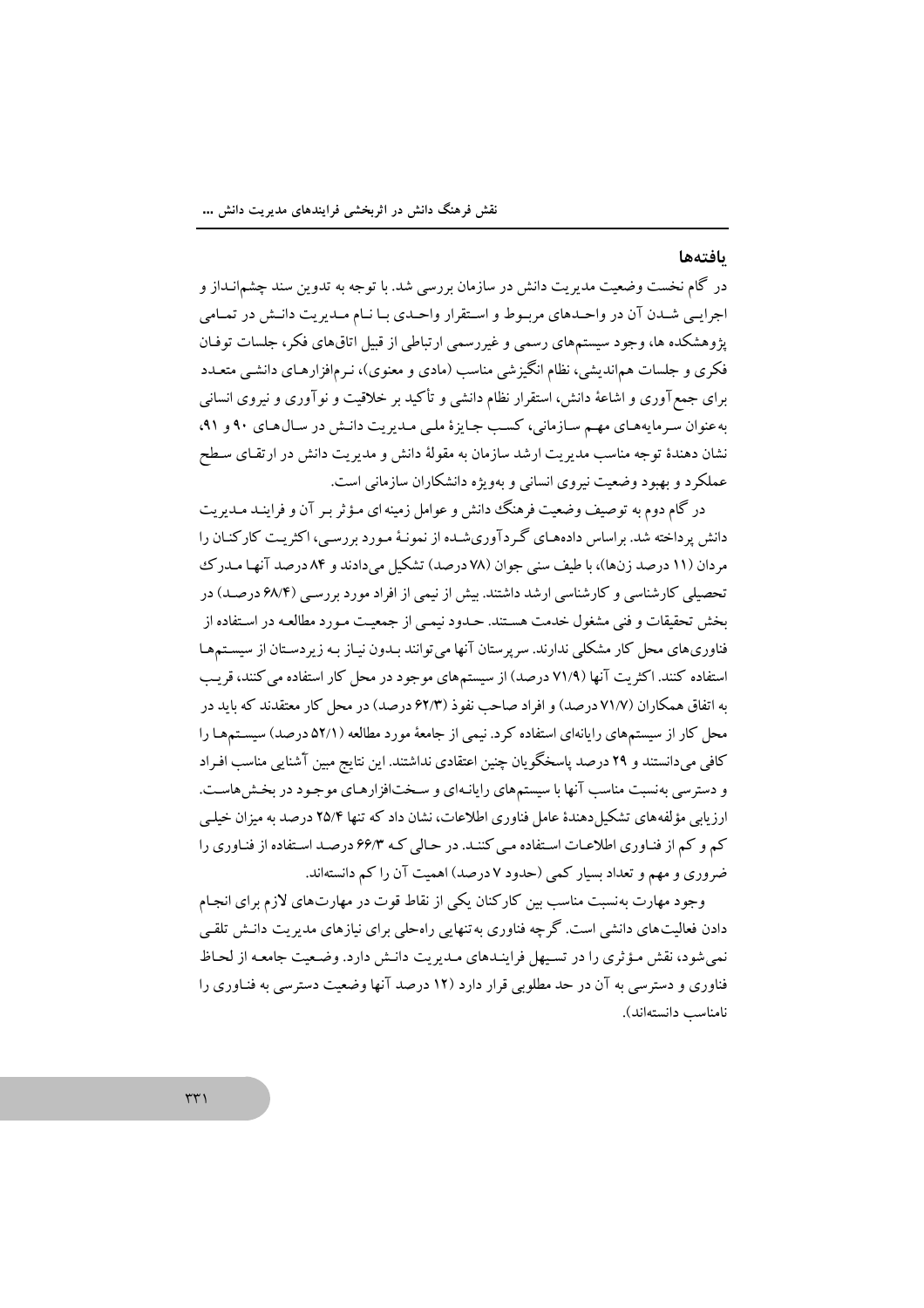از لحاظ ساختار سازمانی، حدود ۴۰ درصد جامعه معتقدند که تسهیم ایـده هـا بـا همکـاران بـه افزایش حقوق و یاداش منجر خواهد شد. این طرز تفکر بی تردید رغبت و تمایل کارکنان به بـروز ایده های جدید و اشتراک مساعی کارکنان با یکدیگر را بسیار کاهش خواهد داد. از طرفبی نیمبی از افراد (۵۰/۴ درصد) معتقد بودند که تسهیم ایدهها و نظرها با همکاران سبب حفظ شغل می شـود و ۶۵/۹ درصد از افراد معتقدند که این امر سبب احتمال پیشرفت شغلی خواهد شد. این یافته مشابه یافتهٔ یژوهش هیورلی و گرین (۲۰۰۵) است. نگرش مذکور شاید ناشی از آمـوزش۵مـای مناسـب و فرهنگ سازی دانشی در خصوص اشتراک ددانش و مدیریت دانش و تشویقهای مادی و معنوی در سازمان باشد. همانطور که مطالعات ویگ (۱۹۹۵) و اوریلبی و ففـر (۲۰۰۰) نیـز اهمیـت عملیـات مدیریتی مناسب برای انگیزش کارکنان در پذیرش فرهنگ دانشی را تأیید مـی کننـد. آنهـا بـه ایـن .<br>نتیجه رسیدند که راهبردهای انگیزشی باید در میان گروههای دانشی قدرشناسی شوند تـا کارکنــان بیشتر به امر تسهیم تشویق شوند. نتایج بهدستآمده مشابه یافتههای پهلوانی و دیگران (۱۳۸۹) است که مطرح کردند سیستم های یاداش، ارتبـاط کارکنـان و سـاختار سـازمانی، عوامـل مهمـی در امـر اشتراک دانش هستند. از طرفی این پژوهش همانند تحقیق ابراهیمیان جلودار و دیگران (۱۳۹۱) نبز مبین موفقیت و اثربخشی مدیریت دانش در سـازمانهـا از طریــق ترکیـب مناسـب بـین مؤلفـههـای کارکنان و فناوری بود. در ضمن یافته هـای بـهدسـت آمـده، مشـابه نتـایج مطالعـهٔ راجـا، کومـار و کریشناوانی (۲۰۰۷) است. آنها معتقدند برای ترویج فرهنگ دانش، سازمانها بایـد از یـاداش هـای مادی برای کارکنان دانشی استفاده کنند.

در زمبنهٔ تشویق کارکنان به امر تصمیمگیری در سـازمان، حـدود ۴۴ درصـد موافـق، در زمینـهٔ بی نیازی از رجوع به افراد دیگر، ۲۰/۵ درصد موافق (حدود ۵۷ درصـد مخـالف) و در زمینـهٔ نیـاز کارکنان به سؤال از مافوق، کمتر از ۳۰ درصد موافق (حدود ۵۰ درصد مخالف) و حدود ۶۰ درصد مخالف و کاملاً مخالف بودند.

فضای مساعد تولید و تسهیم دانش سازمانی نیز (که با حضور و نقش فعال رهبران دانشی مـؤثر و کارامد، به همراه شرایط کاری مساعد به افراد تفویض اختیار میدهـد تـا بـدون نظـارت مسـتقیم مدیران و کارکنان ارشد امکان ایفای نقش خود را داشته باشند) عامـل مهمـی در توسـعهٔ فرهنـگ دانش کارامد محسوب می شود. به تعبیر شارات واسورو (۲۰۰۳) ساختارهای سازمانی غیرمتمرکز و منعطف تسهیم دانش را تشویق مبی کننـد و بـه کارکنـان در تمـامی سـطوح امکـان تصـمیم گیـری می دهند. یس به تعبیر هیورلی و گرین (۲۰۰۵) عدم تمرکز عامل مهمی در اشتراک دانش صریح با کارکنان است. به نظر آنها ساختارهای غیرمتمرکز و منعطف تسـهیم دانـش را تشـویق مـی کننـد و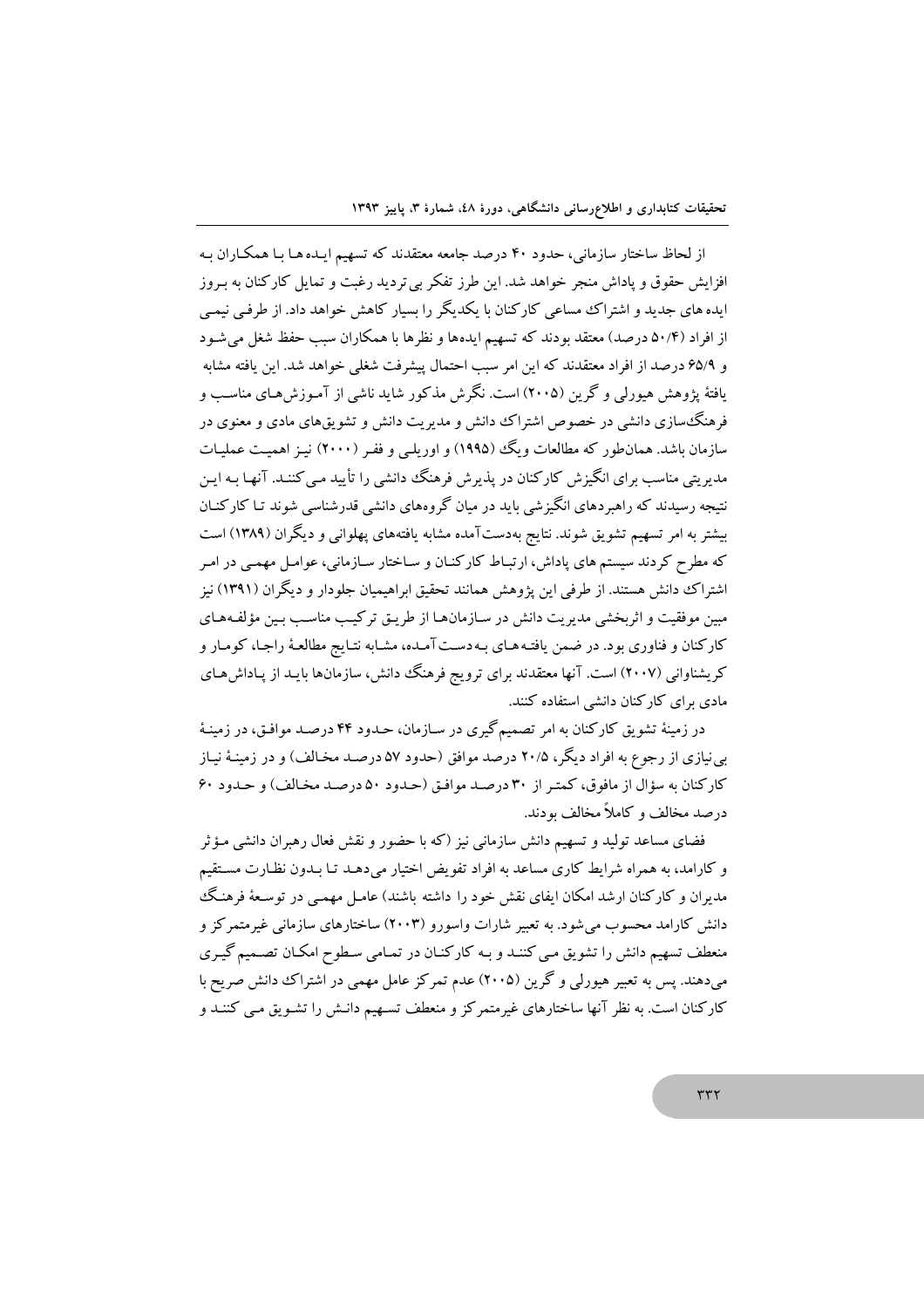برای کارکنان امکان تصمیم گیری را در تمامی سطوح سازمانی فراهم می کنند. لیویت (۱۹۶۷) نیـز عدم تمرکز را عامل ساختاری مهمی در اشتراک دانش و تسهیل آن دانسته بود. دبوسکی (۲۰۰۶) نیز به شفافیت سازمانی، تشویق کارکنان به حل مسئله و نوآوری اعتقاد دارد و می گوید ارزش قائل شدن برای کارکنان به عنوان سرمایههای سازمانی، موجب پیشرفت شغلبی و ارتقای سـطح عملکـرد سازمان خواهد شد. نویسندگان بسیاری بر اهمیت تصمیمگیری مشارکتی و تفویض اختیار در کـار تأکید داشتهاند که از بین آنها میتوان به گری و دنستن (۲۰۰۵)؛ هاکمن والدهام (۱۹۶۷)؛ عسگری و دیگران (۱۳۹۲) و اسلی و دیگران (۲۰۱۱) اشاره کرد.

با توجه به وجود تنها ۱۵ درصد از آرا مبنی بر عدم تمرکز بسیار در سازمان، بـه نظـر مـی(سـد سازمان نیازمنـد بـازنگری در سـطوح اختیـار و تفـویض آن بـه کارکنـان مجـرب اسـت. در زمینـهٔ تمرکز زدایی پاسخگویان مطرح کردند که تعـداد کمـی از افـراد (۳۸/۲ درصـد) مـی تواننـد بـدون مافوق کار کنند. ۴۴ درصد آنها به امر تصمیم گیری تشویق شدهاند، عدهٔ کمی یعنبی ۲۰/۵ درصد آنها در کارها از رجوع به دیگری بی نیازند و تنها ۲۸۰/۸درصد آنها بدون نیاز به مافوق و پرسش از او به کار ادامه می دهند. از طرفی وجود جمعیت به نسبت مناسب کارکنان (حدود ۶۶ درصـد) کـه تسهیم ایدهها را سبب پیشرفت شغلبی میدانند، مبین نظر دیلانگ و فاهی (۲۰۰۲)؛ دراکر (۱۹۹۹)؛ گويتا و گويندراجان (٢٠٠٠)؛ ونگر و ديگران (٢٠٠٢)؛ هـال (٢٠٠١)؛ نانوکـا (١٩٩۴)؛ شـارارت واسورو (۲۰۰۳)؛ کونلی و کلوی (۲۰۰۳) و هیـورلی وگـرین (۲۰۰۵) اسـت کـه از عناصـر مهـم و ضروری برای ایجاد و توسعهٔ فرهنگ دانش را فرایندهای کسبوکار و ساختار سازمانی حمایتی و سیستمهای پاداشی مناسب میدانند.

در مجموع نتایج نشان داد که نیمی از جامعهٔ مورد نظر (۵۰ درصد) معتقدند که توسعهٔ ایـدههـا در حوزهٔ تجربه و تخصص سبب افزایش حقوق و پاداش و نیز پیشرفت شغلی (حدود ۶۴ درصد) و امنیت شغلی (۵۷.۳ درصد) می شود. این یافته با نظر برند (۱۹۹۸) و هیکینز (۱۹۹۹) همسو است. بـه این ترتیب اگر کارکنان در سازمانها بر اساس عملکردهای شخصی تشویق شوند، درصورتی کـه هنجارهای نامطلوب مانند ذخیره و انباشت دانش نکوهش شـود (پانگ، ۲۰۰۴)، در شـرایطی کـه عدم اعتماد به حداقل برسد (شارارت و اسورو، ۲۰۰۳) و فرهنگ سازمانی کارکنان را به تشـویق و ترویج دانش ترغیب کند، فرد احساس امنیت شغلی داشته باشد و نگـران بـی|حترامـی یـا نادرسـتی ایدههایش (اریچویلی، پیج و ونتلینگ، ۲۰۰۲) نباشد، بی تردید با خاطر آسودهتری به فعالیتهای دانشی می پردازد. ضرورت تصمیم گیری مشارکتی و انعطاف پذیری سـازمانی در پـژوهش گـری و دنستن (۲۰۰۵) نیز مطرح شده است. بـهعبـارتی زمـانی کـه شایسـتهسـالاری محـور و بـه تعبيـر ون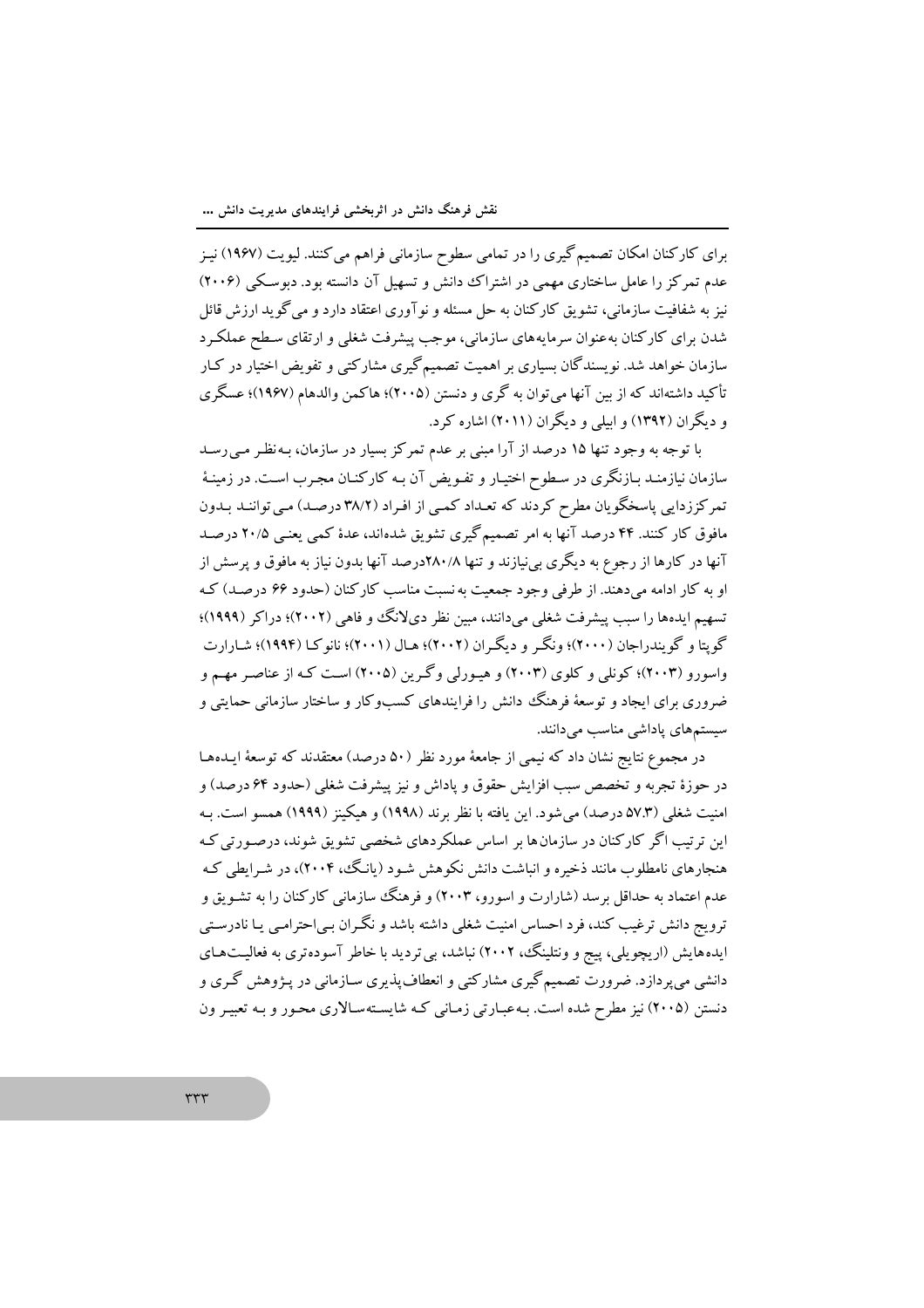کروگ (۱۹۹۸) آیندهٔ کاری کارکنان به خبرگے و مهـارت هـای آنهـا منـوط باشـد، افـراد بـرای غنے سازی دانش تلاش پیشتری میںکنند.

در زمینهٔ ویژگیهای شغلی، نتایج نشان داد که ۳۵ درصد در انجـام دادن وظـایف محولـه آزاد نیستند، ۳۸/۵ درصد فرصت کافی برای بروز خلاقیت دارند (درمقابل ۳۴/۹ درصد مخالف)، ۴۳ درصد امکان تکمیل کار خود را داشتهاند و در مقابل ۴۱/۵ درصد فرصت انجام دادن کار بهطور مستقل از دیگران را دارند. نزدیک ۵۰ درصد بازخورد مناسبی از مافوق دریافت کـردهانــد و تنهـا ۲۵/۶ درصد این امکان را نداشتهاند. از لحاظ تشویق رسمی در سازمان تنها ۳۲ درصد مورد تشویق رسمی قرار گرفتهاند و ۳۵ درصد به وجود ارزیابی مناسب شغلی (در مقابل ۳۲ درصد مخالف) معتقدند. در این زمینه ویژگی های شغلی در مطالعهٔ هیورلی و گـرین (۲۰۰۵) نیـز بـهعنـوان عوامـل تأثیر گذار بر فرهنگ دانش مطرح شده است.

در زمینهٔ تشویق جز ۲۸/۷ درصد که نظری نداشتند، ۳۸/۹ درصد موافق بودنـد و ۴۸/۲ درصـد اعتقاد داشتند که بازخورد مناسبی از رییس خود دریافت می کنند. اما در زمینهٔ ارزیابی عملکرد ۳۳ درصد بی نظر بودند و ۳۴/۹ درصد ارزیابی را مناسب میدانستند. با توجه به آمار بـهنسـبت کـم در زمینهٔ بازخورد، ارزیابی عملکرد سازمان، یافته های این مطالعـه یافتـه هـای سـایر تحقیقـات از قبیـل زولنسکمی (۱۹۹۶)؛ فونتیمن وو لیسـر (۲۰۰۳)؛ آکـس (۲۰۰۴)؛ دبوسـکی (۲۰۰۶) و… را در زمینـهٔ علل عدم موفقیت کامل مدیریت دانش در سازمانها توجیه می کند.

بررسی ویژگیهای کارکنان نشان داد که در زمینهٔ تسهیم ایدهها و نظرها به عقیدهٔ بیش از نیمی از پاسخگویان (۵۶ درصد) با رضایت شخصی برای افزایش اعتبار حرفهای خـویش بـه ایـن کـار اقدام مي كنند و از طرفي ۶۴ درصد رضايت شخصي خود را در توسعهٔ ايـدههـا و نظرهـا در حـوزه تخصصشان مطرح کرده بودند و بیش از ۶۰ درصد آنها این امر را سبب توسعهٔ اعتبار می دانستند. به نظر همکاران نزدیک، آنها باید به توسعهٔ ایدههـا و نظرهایشـان در حـوزهٔ تخصـص (۵۵ درصـد) و کاری (بیش از ۵۶ درصد) اهتمام داشته باشند. مشابه این داده در زمینهٔ افـرادی کـه بـر روی رفتـار کارکنان نفوذ دارند (بیش از ۵۸ درصد) و نیز افرادی که برای کارکنان مهم بودند نیز مشاهده شده است (حدود ۶۱ درصد). بر اساس یافتهها، حدود ۴۶ درصد میزان یاداش درونی ناشبی از تولیـد و تسهیم دانش را در حد زیاد و حدود ۴۱ درصد آن را در حد متوسط ارزیابی کردهانـد. ۵۸ درصـد افراد ویژگی های کارکنان را در زمینهٔ فرهنگ تولید و تسهیم دانش مناسب و ۵۲ درصد جوّ حاکم بر تسهیم را مناسب تشخیص دادهاند.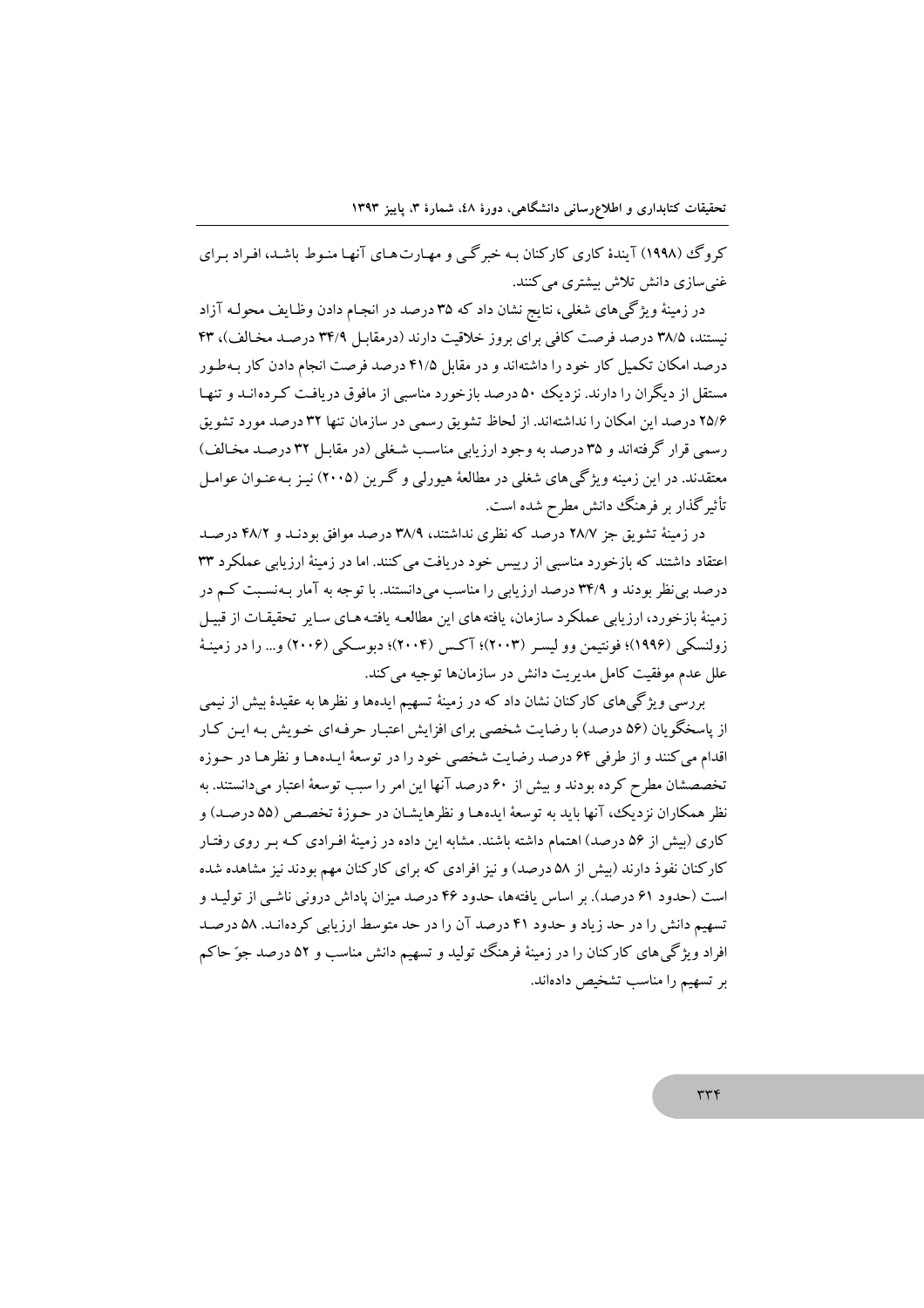یافته ها نشان داد که نیاز به ترویج بیشتر فرهنگ دانـش، مشـارکتبی و تقویـت رفتارهـای دانـش احساس می شود که این موارد در مطالعات برخی از نویسندگان مانند اسکایرمی و امیـدن (۱۹۹۷)؛ حاناکار و بـراون (۱۹۹۷)؛ برانـد (۱۹۹۸)؛ هیکینـز (۱۹۹۹)؛ دیلانگ و فـاهی (۲۰۰۰)؛ راسـتاگی (۲۰۰۰)؛ تالوي (۲۰۰۱)؛ پمبرتون، استونهاوس و فرانسيس (۲۰۰۲)؛ چن و ديگران (۲۰۰۲)؛ يانگ (۲۰۰۴)؛ اکس (۲۰۰۴)؛ دبوسکی (۲۰۰۶)؛ یاسکو (۲۰۰۷) طرح شده است.

بررسی ابعاد فرهنگ دانش در چهار مقولهٔ تولید نشان داد که ۶۲.۵ درصد از افراد مورد مطالعه از نوشته های همکاران و ایده های مستند آنهـا بـرای بهبـود و خلـق ایـدههـا و دانـش جدیـد بهـره می گیرند. ۵۷/۵ درصد ایدههایشان را مستند می کنند و بیش از ۷۵ درصد آنها از نظر دیگران بـرای افزایش و بهبود ایدهها استفاده کردهاند و نیز بیش از ۵۰ درصد (در مقابل ۲۰/۵ درصد) اطلاعـات مستند را در پایگاه دانشی قرار می دهند. از آنجا که از کارکردهـای مهـم مـدیریت دانـش، امکـان استفادهٔ مجدد از دانش های کسب شده (صریح یا نهان) است. به این ترتیب نقش پایگاههای دانـش برای ذخیره و حفاظت از دانش و بازیابی و استفادهٔ مجدد از آن بسیار مهم است. مطابق مطالعـهٔ وو و ونگ (۲۰۰۶) یکی از مهم ترین علل سرمایه گذاریهای انجامشده در زمینهٔ سیستمهای اطلاعاتی و مدیریت دانش، پشتیانی از فرایند استفادهٔ مجدد از دانش است. پـس ملاحظـه شـد کـه فرهنـگ تولید دانش در بین پاسخگو یان در وضعیت مطلوبی قرار دارد و رفتارهـای دانشـی مناسـبی در بـین آنها برای تولید و استفادهٔ مجدد از دانش تولیدشده دیده می شود.

بر رسی مؤلفهٔ یادگیری دانش نشان داد که به نظر ۳۰ درصد افراد، سازمان افراد را برای حضور در سمینارها و … و مطابق نظر ۳۵ درصد سازمان آنها را برای انجام دادن موفقیت آمیز وظایفشان به یادگیری ترغیب می کند. ۳۹ درصد آنها معتقد به برنامههای آموزش رسمی در سازمان بودند و ۳۳ درصد به انتقال تجربه و دانش به کارکنان کم تجربهتر اعتقاد داشتند و تنهـا ۳۳ درصـد بـه وجـود فرصتهای آموزشهای غیررسمی بیش از آموزشهای رسمی در سازمان معتقد بودند. ایـن نتـایج بیانگر نیاز به بازنگری در امر یادگیری و ترغیب افراد در سازمان است. بـا اینکـه یکـی از اهــداف مدیریت دانش تشویق به یادگیری بوده، سازمان در این زمینه چندان موفق عمـل نکـرده اسـت. در حالي كه تحقيق اسنول و موهنا (٢٠٠٨) تأكيد خاصبي بر فرهنگ يادگيري دارد.

در زمینـهٔ همکـاري دانـش، نتـايج نشـان داد کـه ۳۲/۵ درصـد بـه تسـهيم اطلاعـات و دانـش در پایگاههای دانشی معتقد بودند و ۳۹ درصد افراد نتایج یافتهها، اطلاعات و دانش را از طریق مستندات نوشتاری در سازمان با دیگران تسهیم می کردند. یافته هـای فرهنگ تسـهیم دانـش، نشـان داد کـه ۵۰ درصد کارکنان، آنچه را که آموختهاند برای بهبود کار مستند مبی کننـد. بـیش از نیمـبی از همکـاران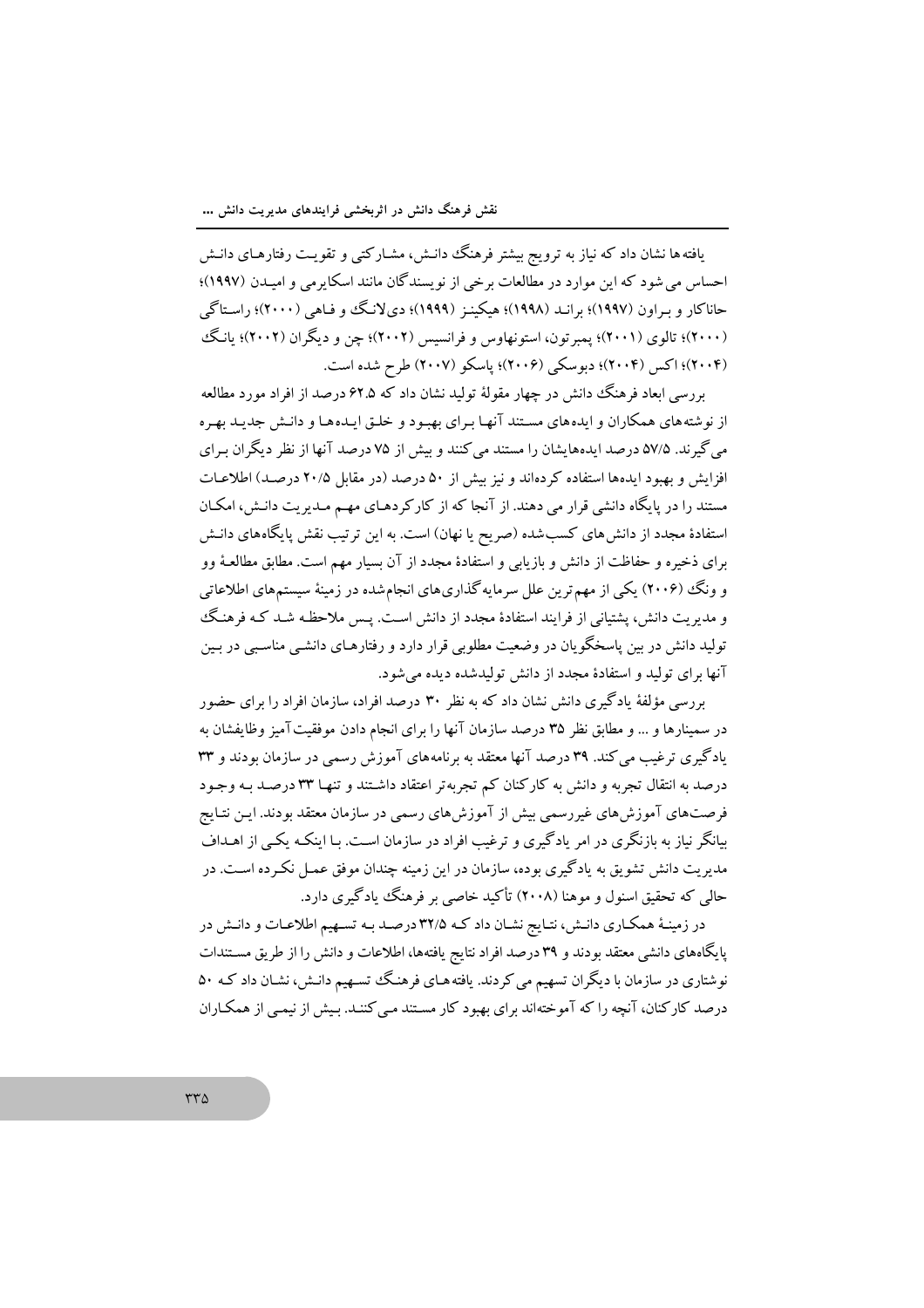نو شته های مستند را برای بهبود ایده و دانش خود استفاده می کنند. عدهٔ کمبی (۳۸/۵ درصد) اطلاعات مستند اعضا را در پایگاه های دانش شخصی خویش ترکیب می کنند. با وجود آمـار ۵۰ درصـد افـراد برای مستند کردن ایدهها، آمار همکاری دانش نیز چندان مناسب نیست. به این ترتیب ملاحظه شد که در کل فرهنگ همکاری در سازمان به تقویت بیشتری نیاز دارد. در این زمینه مدیران ارشد و رهبـران متعهد می توانند نقش مؤ ثری داشته باشند. همان طور که قبلاً نیز اشباره شبده است، ایزار هیای سیستم مدیریت دانش نقش بسزایی در امر تسهیم، تولید، اشتراک و همکاری دانش و به ویژه کـاربرد مجـدد آن دارند. در مطالعهٔ مارکوس (۲۰۰۱) نیز به اهمیت استفادهٔ مجدد از دانش تأکید شده است. بـه نظـر وی سیستم های مدیریت دانش باید کارکرد استفادهٔ مجدد از دانش را حمایت کنند. البته نویسـندگان متعددی بر نقش سیستمهای مدیریت دانش در مطالعـات تأکیـد داشـتهانـد کـه مـی تـوان بـه مالهورتـا (۲۰۰۲) و آکرمن، پیک و ولف (۲۰۰۳) اشاره کرد که معتقدند با ذخیرهٔ اطلاعیات و مستندسیازی آنها، از خطر از دست دادن دانش به میزان شایان توجهی کاسته می شود.

از طرفي با توجه بـه وجـود نـرم افزارهـاي مـديريت دانـش، وجـود فرهنـگ مناسـب ذخيـره و مستندسازی دانش در این سازمان امری طبیعی است که البته با وجود امکانات یادشده در سـازمان، انتظار می رفت درصد استفاده بیش از مقادیر یادشده باشد.

در زمینهٔ تسهیم ایده و نظرات با همکاران یا گروه کاری به عقیدهٔ بیش از نیمی از پاسـخگو یان (۵۶ درصد) با رضایت شخصی برای افزایش اعتبار حرفهای خویش، به این کار اقدام می کنند و از طرفي ۶۴ درصد رضايت شخصي خود را در توسعهٔ ايدهها و نظرهـا در حـوزهٔ تخصصشـان مطـرح كرده بودند. بيش از ۶۰ درصد آنها اين امر را سبب توسعهٔ اعتبار مي دانستند. اين يافته مشـابه يافتـهٔ فوس و دیگران (۲۰۰۹) است. آنها نشان دادند که بین اشتراک دانش و یاداش هـای درونـی رابطـهٔ مثبت و معناداری وجود دارد. در ضمن یژوهش آنها نشـان داد کـه بـین اسـتقلال، هویـت شـغل و بازخورد مناسب با یـاداش درونـی و بیرونـی رابطـهٔ معنـاداری وجـود دارد و تمـامی ایـن مـوارد بـا اشتراك دانش رابطهٔ مستقیمی دارند.

در زمینـهٔ ارزیـابی اثربخشـی فراینـدهای مـدیریت دانـش، نتـایج نشـان داد کـه بـین متغیرهـای بررسی شده تنها ۳۰ درصد فرایندهای مدیریت دانش را اثربخش میدانستند. دربارهٔ ارزیابی اثربخشبی فرایندهای مدیریت دانش، نتایج نشان داد کـه بـین متغیرهـای مـورد بررسـی تنهـا ۳۴ درصـد سـاختار سازمان کسب، تولید و تسهیم تسهیل میبخشد. ۴۸ درصد کارکنان به اهمیت دانش و آمـوزش حـین خدمت واقف هستند. ۴۵ درصد معتقدند که سازمان فرایندهای لازم را برای حفاظت دانش در اختیار دارد. ۴۸ درصد نیز فناوریهای لازم برای تبادل دانش را کافی و در دسترس میدانستند. حدود ۵۳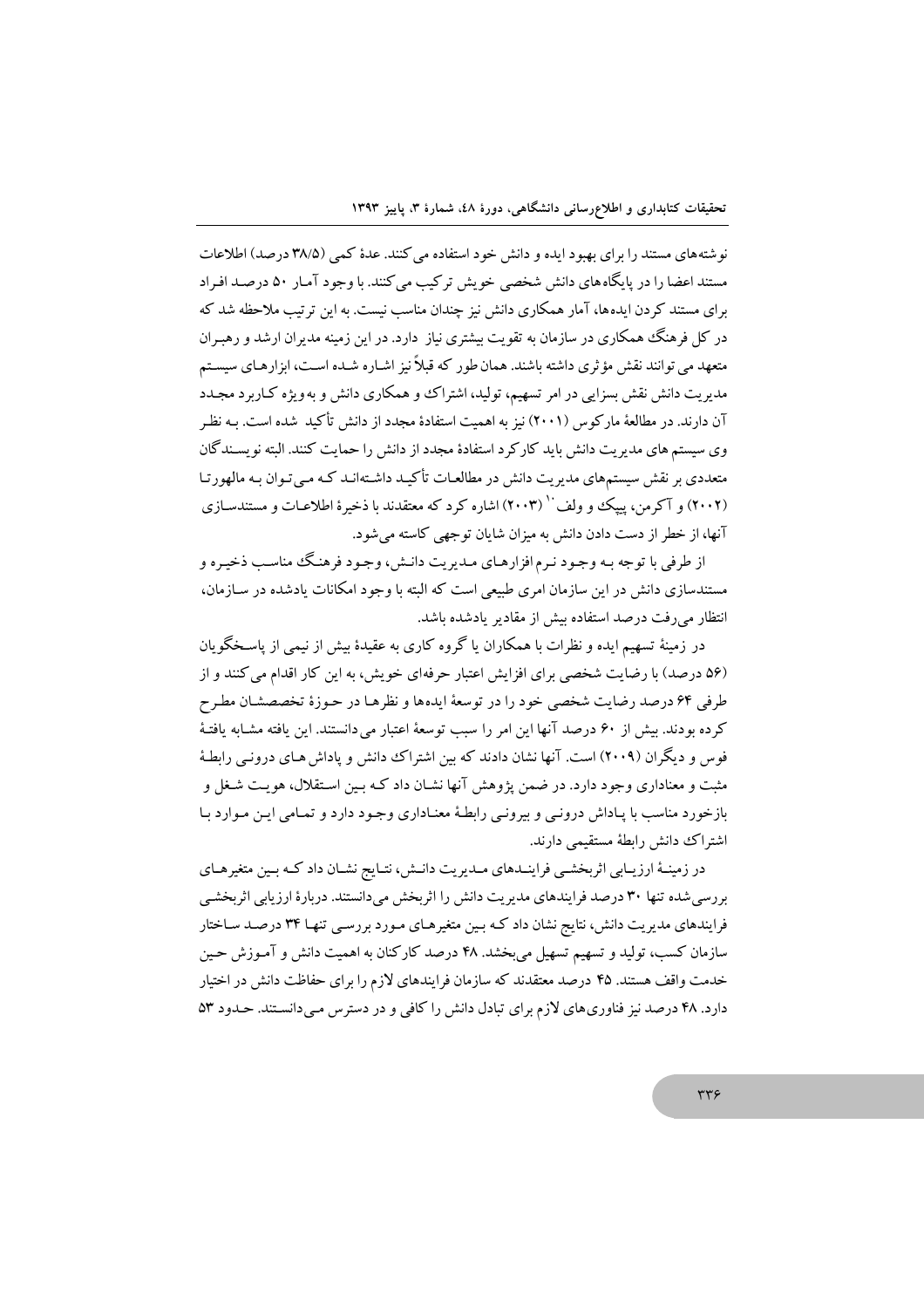درصد معتقد بودند که سازمان در سال گذشته توانایی های خـود را در زمینـهٔ مـدیریت دانـش توسـعه داده است. در کل ۳۰ درصد کارکنان فرایندهای مدیریت دانش را اثربخش می دانستند.

برای اعتبار مدل از مدل عاملی تأییدی استفاده شد. مدل معادلهٔ ساختاری ترکیبی از مـدل هـای مسیر (روابط ساختاری) و مدل های عاملی تأییدی (روابط اندازه گیری) است. هر مدل اندازه گیری از سه نوع متغیر تشکیل می شود که شامل متغیر پنهان، مشاهدهشده و خطا هستند. هر چـه واریـانس مشترک بین یک متغیر پنهان با یک متغیر مشاهدهشده بیشتر باشد، از خطای اندازه گیری آن کاسته می شود. در این پژوهش نتایج مدل عاملی تأییدی مرتبهٔ اول بـرای تـکـُتـک متغیرهـا (فراینـدهای اثربخشی مدیریت دانش) با ۹۵ درصد اطمینان نشان داد که بار عاملی محاسبهشده برای هر یک از مقیاس ها دارای تفاوت معنادار با صفر هستند و مثبت بودن همهٔ بارهـای عـاملی نتیجـهای منطقـی و پذیرفتنی است. سپس، مدل عاملی تأییدی مرتبهٔ دوم (شامل چهار نوع از متغیر پنهان بیرونی، پنهان درونی، مشاهدهشدهٔ درونی و متغیر خطای مرتبط با متغیرهای مشاهدهشدهٔ درونی برای سنجش هـر یک از عوامل تحت بررسی به کار برده شد. نتایج بهدستآمـده بـا اطمینـان ۹۵ درصـد نشـان داد کـه مؤلفهها و متغیرهای تعریفشده، بر سنجش عوامل ذکرشده تأثیر معناداری دارند.

## تحليل فرضيههاي پژوهش

ارائهٔ مدل تبیین فرهنگ دانش در دو گام انجام شـد. نخسـت ارتبـاط اجـزای مـدل مفهـومی اولیـهٔ تحقیق با طرح پنج فرضیه و با استفاده از آزمون ضریب همبستگی بررسی و سپس در مرحلـهٔ دوم، اعتبار و صحت مدل مفهومی تحقیق و میزان تأثیر مؤلفه هـا بـر یکـدیگر بـا اسـتفاده از مـدل سـازی معادلات ساختاری سنجش شد. نتایج تحقیق در گام اول به شرح زیر است:

| عامل فناوری اطلاعات با فرهنگ دانش رابطهٔ معنادار و مثبتـی بـه میـزان ۰/۴۶۲ دارد. در بـین ابعـاد فرهنـگ | فرضية  |
|--------------------------------------------------------------------------------------------------------|--------|
| دانش، رابطهٔ فناوری اطلاعات با تسهیم دانش قویتر است.                                                   | اول    |
| عامل ساختار سازمان با فرهنگ دانش رابطهٔ معنـادار مثبتـی بـه میـزان ۰٬۵۹۹ دارد. در بـین عوامـل سـاختاری | فرضية  |
| رابطهٔ قویتری با مؤلفهٔ تسهیم دانش دارد.                                                               | دوم    |
| عامل ساختار سازمان با فرهنگ دانش رابطهٔ معنادار مثبتی به میزان ۰/۵۹۹ دارد. عامل ویژگی شغلی بـا مؤلفـهٔ | فرضية  |
| تسهیم دانش نسبت به سه مؤلفهٔ دیگر رابطهٔ قویتری دارد.                                                  | سوم    |
| عامل ویژگیهای شغلی رابطهٔ معنادار و مثبتـی بـا فرهنـگ دانـش بـه میـزان ۰/۶۱۱ دارد. در بـین مؤلفـههـای  | فرضيهٔ |
| فرهنگ دانش بین کارکنان و مؤلفهٔ تولید دانش رابطهٔ قویتری وجود دارد.                                    | چهارم  |
| عامل فرهنگ دانش با اثربخشی مدیریت دانش رابطهٔ معنادار و مثبتی بـه میـزان ۰/۷۵۵ دارد. بـین مؤلفـه هـای  | فرضية  |
| فرهنگ دانش، بین اثربخشی با مؤلفهٔ همکاری دانش رابطهٔ قویتری وجود دارد.                                 | ينجم   |

جدول ٣. نتايج تحقيق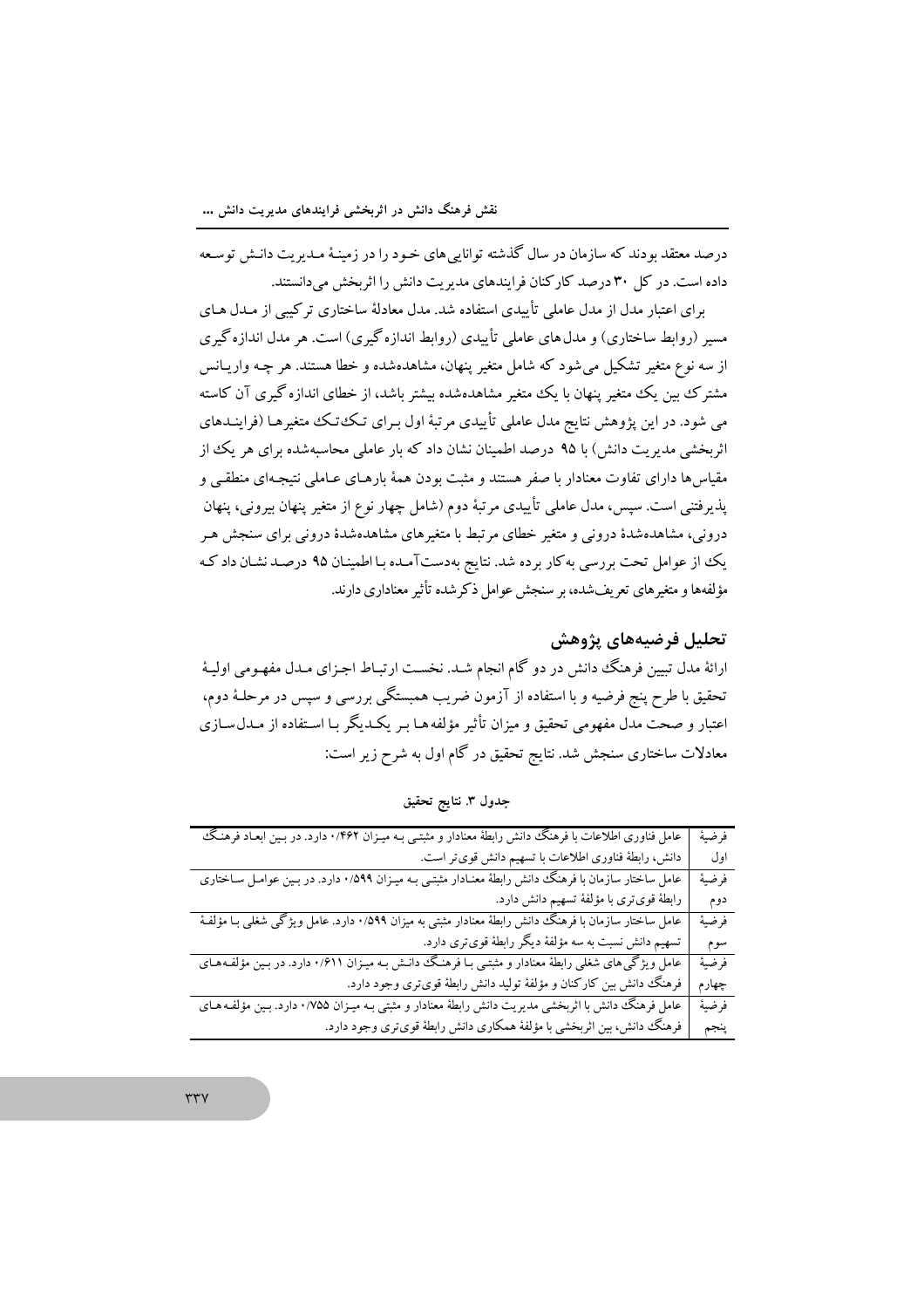در مدل معادلهٔ ساختاری اول، تـأثیر مسـتقیم چهـار عامـل زمینـهای (سـاختار، فنـاوری، نیـروی انسانی و ویژگی شغلی) بر فرهنگ دانش بررسی شد که نتایج نشان داد: √ ساختار سازمانی تأثیر معنادار و مثبتی بر فرهنگ دانش به میزان ۰/۲۷۱ در سطح اطمینان ۹۰ درصد دارد (پس رابطه چندان قوی نیست). √ فناوری اطلاعات تأثیر معناداری بر فرهنگ دانش ندارد. با توجه به سطح معناداری ضـریب تأثير اين عامل، دادههاي مطالعه معنادار بودن تأثير اين عامل را تأييد نكردند. √ ویژگیهای شغل کارکنان تأثیر معنادار، مثبت و قوی بر فرهنگ دانـش بـه میـزان ۸۳۴/ ۱بـا ضرب اطمینان ۹۵ درصد دارد. √ ویژگی&ای کارکنان نیز تأثیر معنادار و مثبتی بر فرهنگ دانش به میزان ۰/۲۹۱ دارد. در مقایسهٔ بین عوامل و بنا به ادعای مطرحشده در ایـن مقالـه، فرهنگَ دانـش تـأثیر معنـادار و شایان ملاحظهای بر میزان اثربخشی فرایندهای مدیریت دانش سازمان دارد.

ارزیابی مدل نظری تحقیق با استفاده از معادلات ساختاری یس از تـدوین نظـری مـدل، بـرای تبیـین پدیـدهٔ مـورد پـژوهش و انـدازه گیـری متغیرهـای پنهـان تعریفشده و بررسی شاخص های ثابت و آزاد در مدل (که جزیبی از بحث تشخیص میدل را به خود اختصاص می دهد) باید به بحث بر آورد مدل یا بهعبارت دیگر بر آورد شـاخص هـای آزاد در .<br>مدل و تحلیل شاخص های کلی و جزیی مدل پرداخت تا مشخص شود که آیا دادههای تجربی در مجموع حمایتکنندهٔ مدل نظری تدوین شده هستند یا خیر و در هر صورت نقـاط قـوت و ضـعف مدل را در کدامیک از اجزای آن باید جست وجو کرد. وجود اجزای متعدد در مدل تـدوین شـده، یژوهشگران را به این سمت سوق داده است که قبل از آنکه مدل تـدوین شـده در همـان گـام اول بررسی و آزمون شود، بهمنظور ارزیابی مدل نظری تحقیق بر مینای یافتـه هـای حاصـل از پیمـایش، عوامل مؤثر بر اثربخشی فرایند مدیریت دانش در دو حالت به شرح زیر بررسی شوند.

الف) ارزیابی مدل در حالت اول

در حالت نخست، ۱۶ متغیر تشکیل دهندهٔ فرهنگ دانش بهعنوان عامل واحد فرهنگ دانش در نظر گرفته شدند. نتایح نشان داد که:

• ویژگیهای کارکنان، فناوری اطلاعات و ویژگیهای شغل، تأثیر معنادار و مثبتی بر تسـهیم دانش به ترتیب به میزان ۰/۴۲۴ ۰۰/۴۲۴ و ۰/۵۹۳ دارند. در حالی که ساختار سـازمانی تـأثیر معناداری بر تسهیم دانش ندارد.

 $\tau\tau\lambda$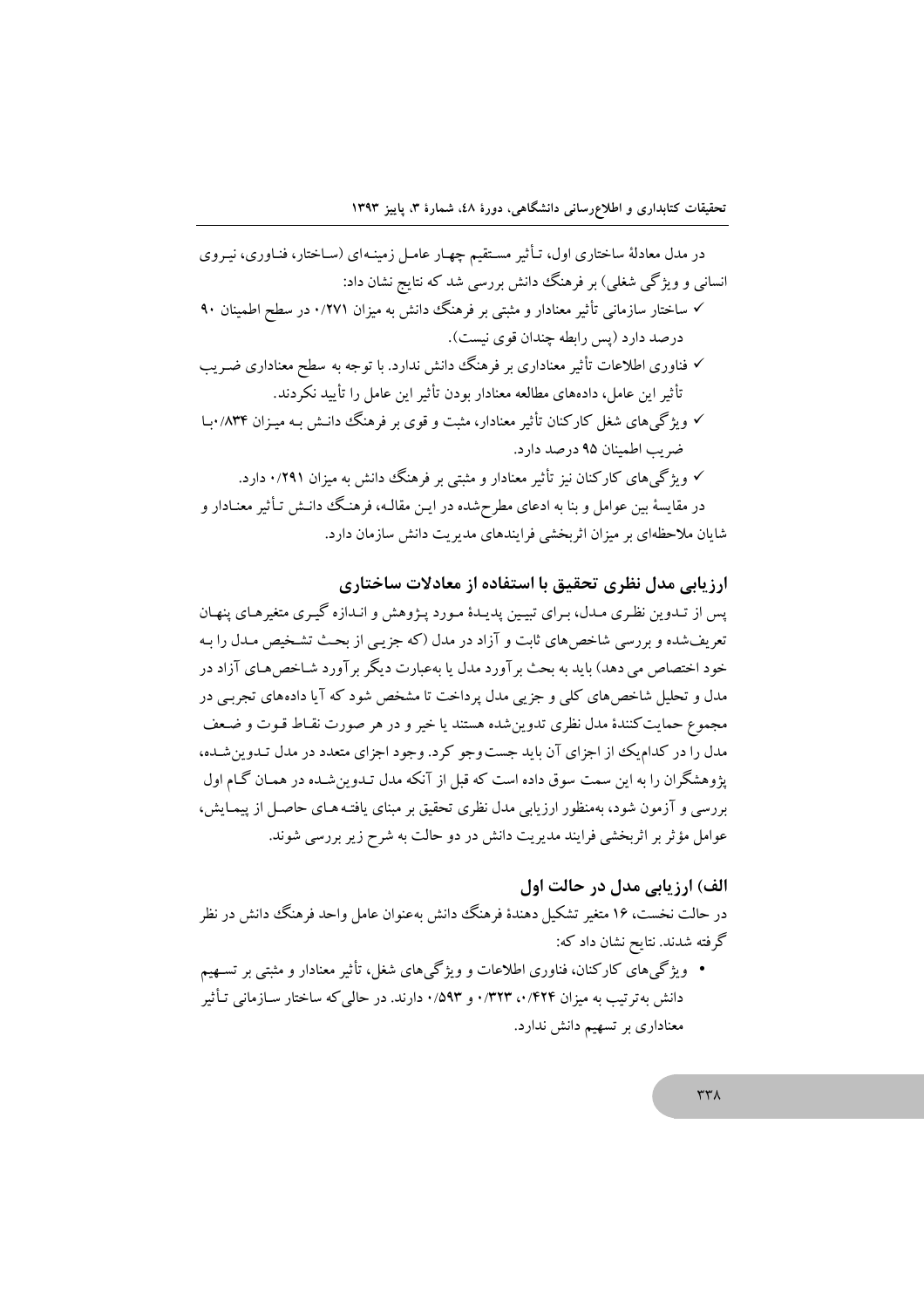- ویژگیهای کارکنان، فناوری اطلاعـات و سـاختار سـازمانی تـأثیر معنـاداری بـر همکـاری دانش ندارد، در حالی که ویژگیهای شغل تأثیر معنادار و مثبتی بر همکاری دانش به میزان .  $15 \cdot 10^{19}$
- ویژگیهای کارکنان، فناوری اطلاعات و ساختار سازمانی تأثیر معناداری بر یادگیری دانش ندارد، در حالمی که ویژگیهای شغل تـأثیر معنـادار و مثبتـی بـر یـادگیری دانـش بـه میـزان ۰/۵۹۸ دار د.
- ویژگیهای کارکنان، فناوری اطلاعات و ویژگیهای شغل تأثیر معنادار و مثبتبی بـر تولیــد دانش بهترتیب به میزان ۰٬۲۹۰ (۰٬۲۹۶ و ۰٬۲۹۶ دارند، در حالی که ساختار سـازمانی تـأثیر معناداری بر تولید دانش ندارد.



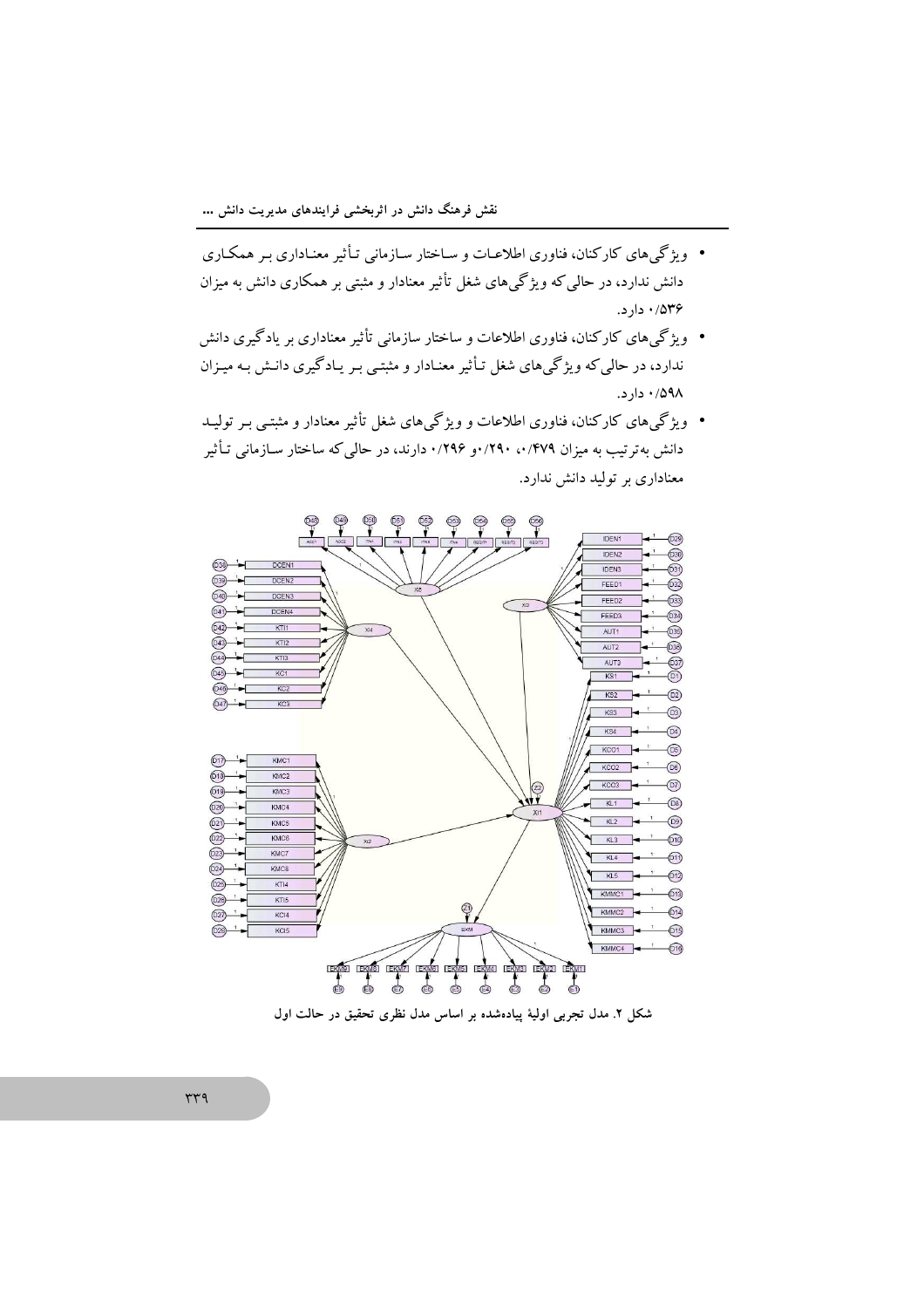ب) ارزیابی مدل در حالت دوم در این حالت پس از تفکیک عامل فرهنگ دانش به چهار مؤلفهٔ تشکیل دهنـدهٔ آن شـامل تولیـد، یادگیری، همکاری و تسهیم دانش، تأثیر مستقیم چهار عامل زمینهای فناوری اطلاعات در سازمان، ویژگی،های کارکنان، ویژگی،های شغل و ساختار سازمانی بر این مؤلفهها سنجیده و تأثیر هـر یـک از این مؤلفهها بر اثربخشی مدیریت دانش ارزیابی شد.



شکل۳. مدل تجربی اولیهٔ پیادهشده بر اساس مدل نظری تحقیق در حالت دوم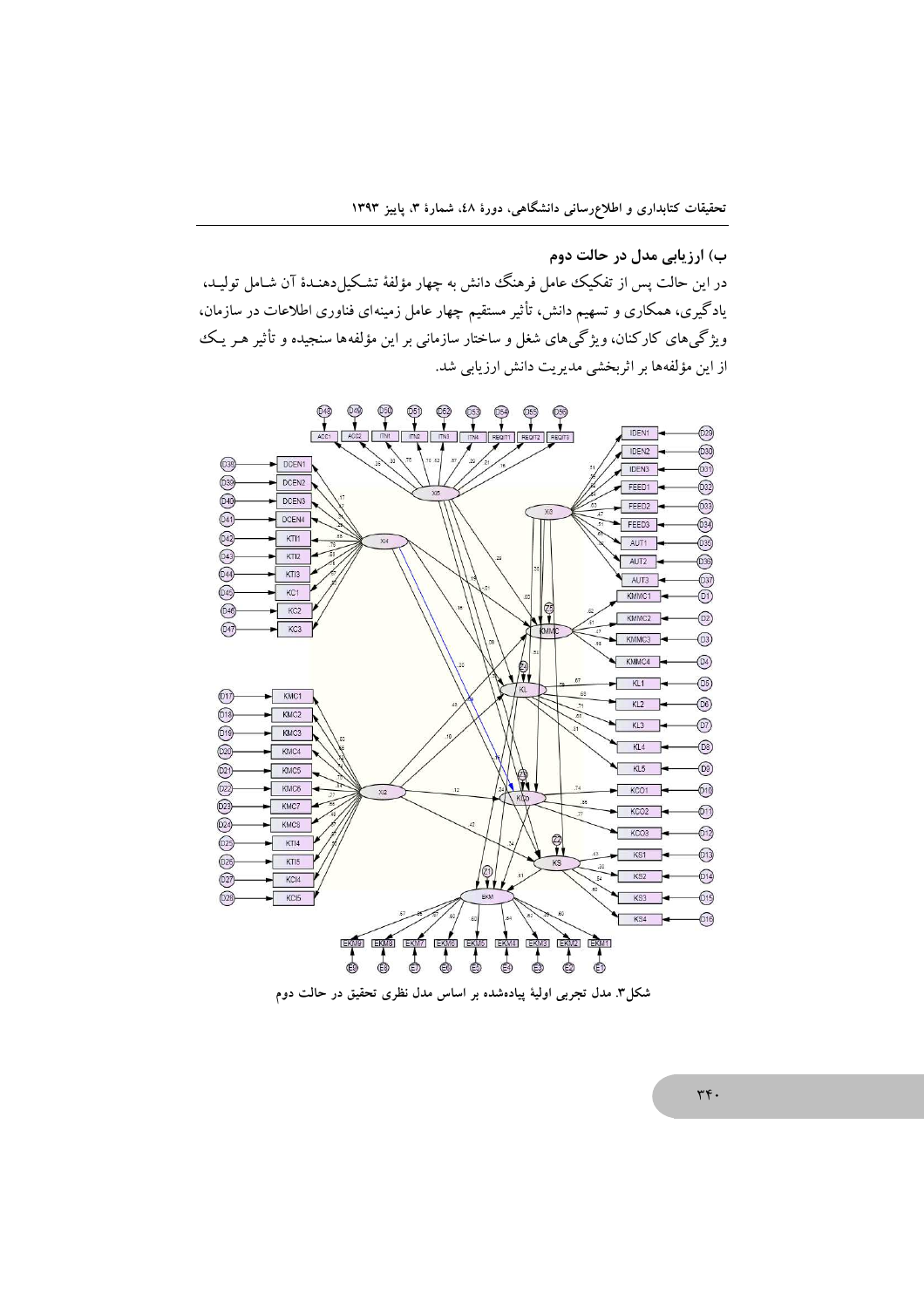سرانجام مشاهده می شود که در سطح اطمینـان ۹۵ درصـد، مؤلفـههـای پـادگیری، همکـاری و تسهیم دانش دارای تأثیر معناداری بر اثربخشی فرایند مدیریت دانش بهترتیب با ضریب رگرسیونی ۰/۵۹۸ تا ۱/۵۳۶ و ۰/۵۹۸ هستند، در حالی که تأثیر تولید دانش بـر اثربخشـی مـدیریت دانـش تأییـد نشده است. تحلیل دادههای گر دآوریشدهٔ یژوهش نشان میدهد:

ساختار سازمانی تأثیر معناداری بر هیچ یک از مؤلفههای فرهنگ دانش اعم از تولید، یادگیری، همکاری و تسهیم دانش ندارد.

ویژگی کارکنان تأثیر معناداری به میزان ۰/۴۷۹ بر تولید دانش و همچنین بـه میـزان ۰/۴۲۴ بـر تسهیم دانش دارد و بر همکاری دانش و یادگیری آن تأثیر معناداری ندارد.

عامل فناوری اطلاعات بر تولید دانش با ضریب ۲۹۰/۲۹۰و تسهیم دانش بـا ضـریب ۰/۳۲۳ تـأثیر معناداری دارد و بر همکاری دانش و یادگیری دانش تأثیر معناداری ندارد.

ویژگی شغلی کارکنان تأثیر معناداری بر تمام مؤلفه های فرهنگ دانش دارد. بـهعبـارتی عامـل ویژگی شغل بهترتیب بیشترین تأثیر را بر یادگیری دانش با ضریب ۰/۵۹۸، تسهیم دانش با ضـریب ۵۹۳/۰، همکاری دانش با ضریب ۵۳۶/۰و تولید دانش با ۲۹۶/۰دارد.

سرانجام مشاهده میشود که در سطح اطمینـان ۹۵ درصـد، مؤلفـههـای یـادگیری، همکـاری و تسهیم دانش دارای تأثیر معناداری بر اثربخشی فرایند مدیریت دانش بهترتیب با ضریب رگرسیونی ٥/٥٩٨، ١/٥٣۶، و ٠/٥٩٨، هستند، در حالي كه تأثير توليد دانش بـر اثربخشـي مـديريت دانـش تأييـد نشده است.

بر این اساس الگوی تبیینی تـأثیر فرهنگ دانـش بـر اثربخشـی فراینـدهای مـدیریت دانـش را می توان به شکل زیر ترسیم کرد. همان $d$ ور که ملاحظه می شود تأثیر فناوری اطلاعات بـر فرهنگ دانش تأسد نشد.



شکل ٤. مدل تبیینی رابطهٔ فرهنگ دانش با اثربخشی فرایندهای مدیریت دانش

 $\overline{r}$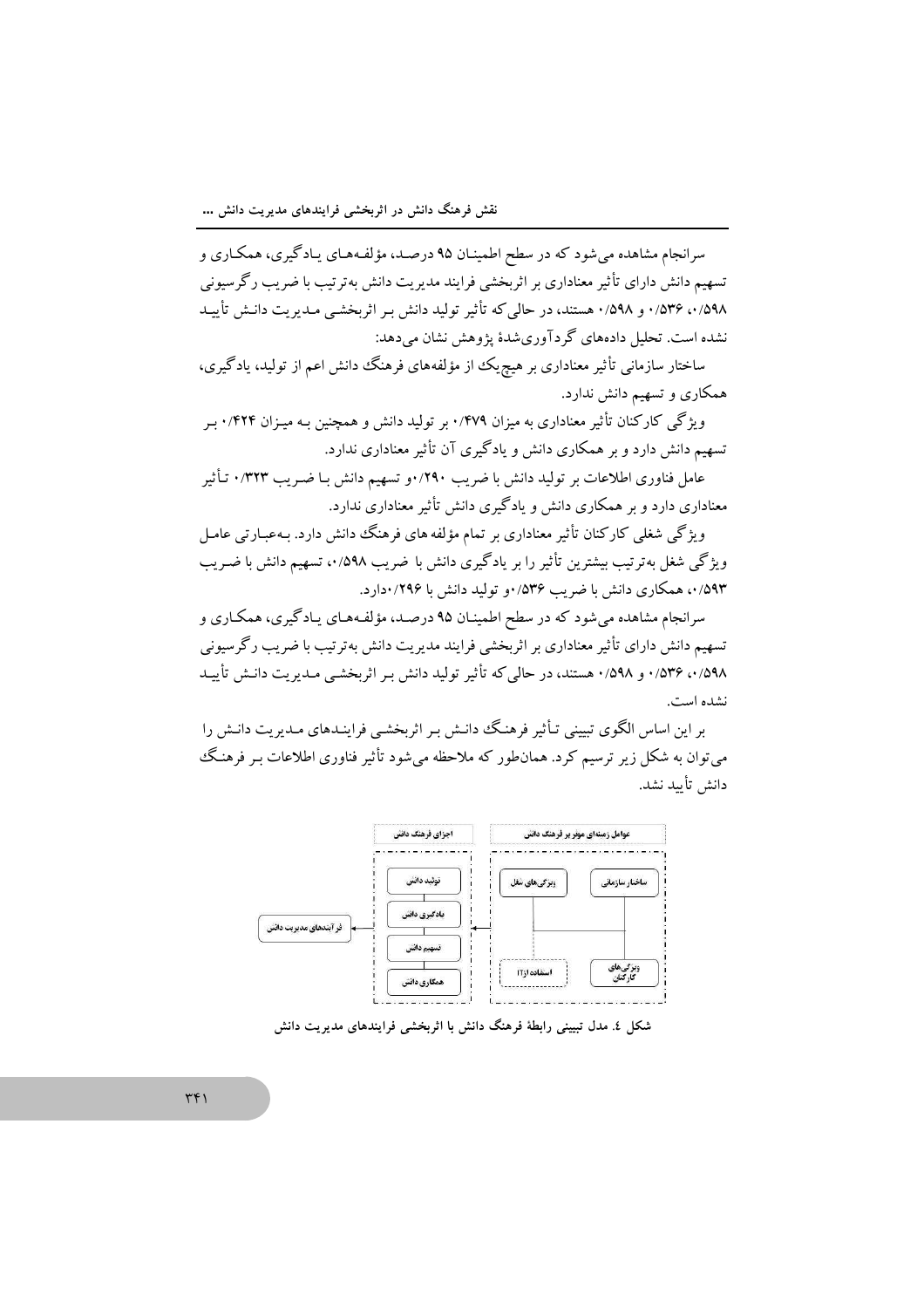در زمینهٔ تأثیر فناوری اطلاعات بر فرهنگ دانش هر چند که درگام اول وجـود رابطـهٔ معنـادار بین این دو متغیر تأیید شد، نتایج معادلات ساختاری تأثیر فنـاوری اطلاعـات بـر فرهنگ دانـش را تأیید نکرد. بر اساس نظر افسـی (۱۹۹۷)؛ نوناکـا (۱۹۹۸) منتـز و دیگـر ان (۱۹۹۸)؛ و یگ (۱۹۹۹)؛ مكينتـاش (١٩٩٩)؛ وإيــدنر (٢٠٠٠)؛ انــدروز (٢٠٠٠)؛ تايوانـا (٢٠٠٠)؛ سوناسـبي وســوري (٢٠٠٢)؛ کو سنگ و اسه پکانتبه (۲۰۰۳)؛ هو تیاری و لیونن (۲۰۰۴)؛ ون (۲۰۰۷) فنیاوری امیر لازمی برای فرایندهای مدیریت دانش است، اما شرط کافی برای حمایت از تولید و تسهیم دانـش نیسـت. هـر چند که مسئلهٔ اهمیت فناوری سیستمها در مطالعات بسیاری از جملـه الازمـی و زیبـری (۲۰۰۳)؛ گراور و داونیورت (۲۰۰۱)؛ گلد و همکاران (۲۰۰۱)؛ دی لانگ و فاهی (۲۰۰۲)؛ ونگر و دیگران (۲۰۰۲)؛ کارلسـن و گاتسـالک (۲۰۰۴)؛ داونيـورت و يورسـاک(۱۹۹۸ و ۲۰۰۱)؛ ابـل و اکسـبرو (١٩٩٧)؛ دراكير (١٩٩٩)؛ گويتيا و وي جسي (٢٠٠٠)؛ گويتيا و گوينيدراجان (٢٠٠٠)؛ پيرلسيون (۲۰۰۱)؛ چن و دیگران (۲۰۰۲)؛ هولوتسکی (۲۰۰۲)؛ الازمبی و زبیری (۲۰۰۳)؛ آکس (۲۰۰۴)؛ هيورلي و گرين (٢٠٠٥)؛ ديوسكي (٢٠٠۶)؛ بنيـا (٢٠٠۶)؛ العلـوي، المزروقـي و محمـد (٢٠٠٧)؛ اسنول و موهنا (۲۰۰۸)؛ گراس، وانگ و الــز (۲۰۰۸)؛ وو و دیگـران (۲۰۱۱)؛ پهلـوانی و دیگـران (۱۳۸۹) و محمـدي مقـدم، الـواني و بـدرآبادي (۱۳۹۱) بـهعنـوان عوامـل مهـم در پيـادهسـازي موفقیتآمیز مدیریت دانش، ذکر شده است. تحقیق علوی و دیگران (۲۰۱۱) مؤید رابطهٔ مؤثر بین فرایندهای مدیریت دانش و فناوری است. مطالعـهٔ وو و دیگـران (۲۰۱۱) نیـز نشـان داد کـه راىطـهٔ معنادار و مثبتی بین ابعاد فرهنگ دانش با متغیر فناوری اطلاعـات وجـود دارد. بـه تعبیـر هیـورلی و گرین (۲۰۰۵) استفادهٔ موفقیت آمیز فناوری اطلاعات مستلزم ترکیب رفتار دانشی با رفتار سـازمانبی است. بهنظر آنها اگرچه فناوری اطلاعات به فرایندهای تولید، اشتراک و مستندسازی دانش کمک می کند، این امر بهتنهایی کافی نیست، پس این فرایندها باید از طریـق ارزش هـای سـازمانی، رفتـار مدیریت دانشی را تشویق کنند و یاداش دهند.

البته نتیجهٔ بهدستآمده در این پژوهش، مشـابه نظرهـای افـرازه (۱۳۸۴)؛ دیسـنورگ (۲۰۰۰)؛ اندروز (۲۰۰۰)؛ هولند (۱۹۹۸)؛ نوناکا (۲۰۰۰)؛ تاکوچی (۱۹۹۸)؛ تایوانا (۲۰۰۰)؛ ویگ (۲۰۰۰)؛ کوپینگ و اسریکانتیه (۲۰۰۳) است که معتقدند فناوری به تنهایی برای موفقیت ابتکارات مـدیریت دانش كافي نيست.

به این ترتیب بهنظر می رسد که سازمان ها به کسب موازنه و همسویی میـان زیرسیسـتم هـا بـرای رسیدن به اهداف مدیریت دانش نیاز دارند. پس یافته ها مؤید این مطلب است کـه سـازمان بـرای موفقیت باید بیشتر بر افراد متمرکز شود.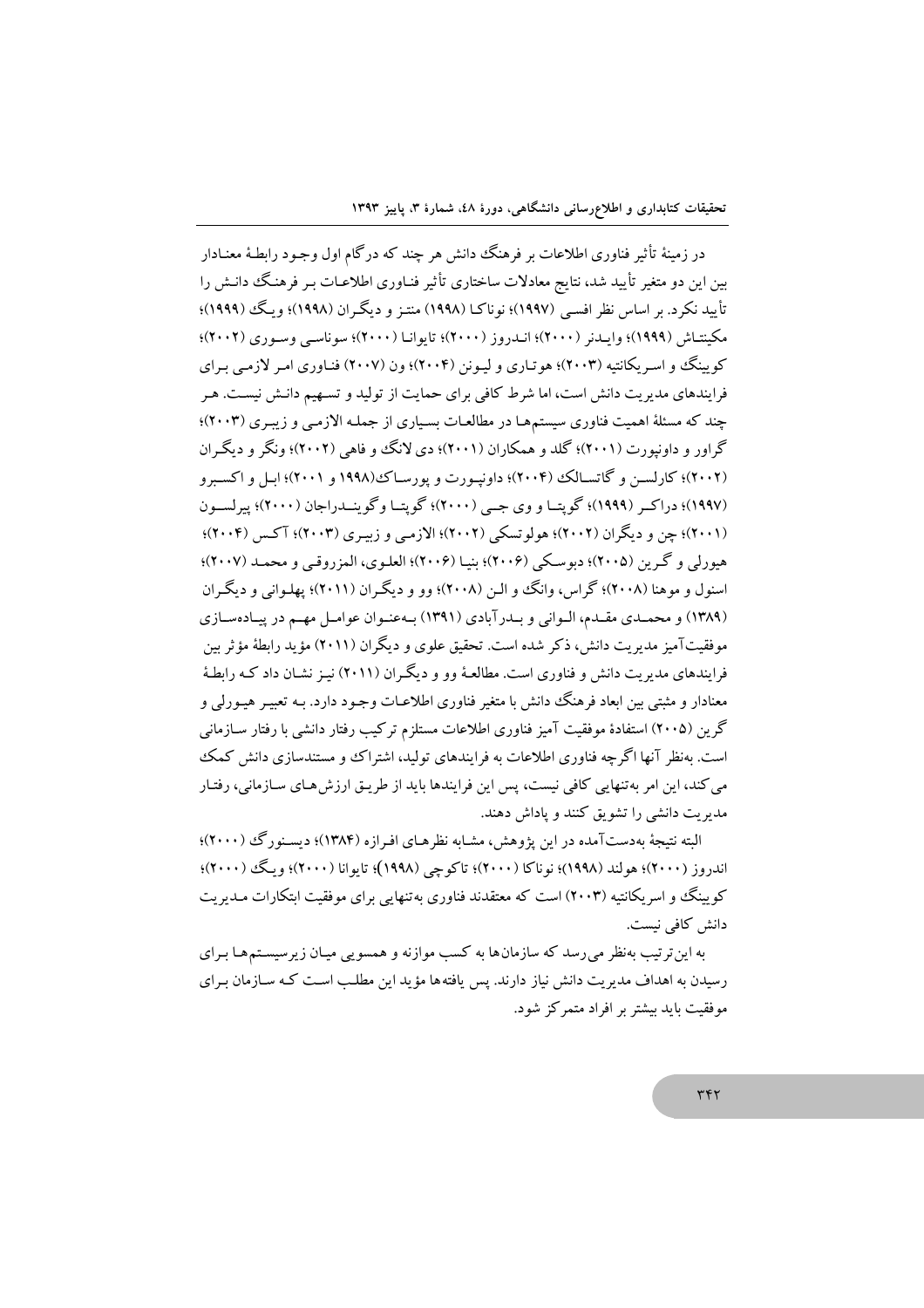یژوهش نشان داد که ساختار سازمانی تأثیر مثبتی بر فرهنگ دانش ندارد، در حالمی که در سـایر مطالعات مانند و یگ (۱۹۹۵)؛ زولنسکی (۱۹۹۶)؛ دراکر (۱۹۹۹)؛ دیلانگ وو فاهی (۲۰۰۰)؛ گویتا و وي جي (٢٠٠٠)؛ مارتين (٢٠٠٠)؛ داونيورت (٢٠٠١)؛ پيرلسون (٢٠٠١)؛ چن و ديگران (٢٠٠٢)؛ گلد و دیگران (۲۰۰۱)؛ فریـدا حسـنعلمی (۲۰۰۲)؛ ونگـر و دیگـران (۲۰۰۲)؛ هولو تسـکـی (۲۰۰۲)؛ الازمی و زیبری (۲۰۰۳)؛ شیار رات و اسبور و (۲۰۰۳)؛ آکس (۲۰۰۴)؛ هیبورلی و گیرین (۲۰۰۵)؛ دبوسکی (۲۰۰۶)؛ العلوی، المزروقی و محمد (۲۰۰۷) تأثیر ساختار برای اشتراک دانش تأیید شده است. علاوه بر این یافتههای یژوهش ملز و اسمت (۲۰۱۰) در زمینهٔ رابطهٔ ساختار و فرایندهای مدیریت دانش، نشان داد که ساختار سازمانی، فرایندهای کسب، کاربرد و حفاظت دانـش بـهطـور شایان ملاحظه ای با عملکرد سازمانی مرتبط هستند. اما فرهنگ و دانـش سـازمانی و تبـادل دانـش تأثیر معنا داری بر عملکرد سازمانی ندارند. این نتیجه بر خلاف یافتههای هیـورلی و گـرین (۲۰۰۵) است، در مطالعهٔ آنها عدم تمرکز عاملی ساختاری محسوب می شـود کـه تسـهیم دانـش را تسـهیل می کند و سیستم پاداش بهعنوان عامل مهم ساختاری در تغییر رفتـار کارکنـان بـه سـوی رفتارهـای دانشی (تولید و تسهیم دانش) قلمداد شده است.

ویژگی های شغلی بیشترین تأثیر را بر فرهنگ دانش و فرهنگ تسهیم دانش داشت که در ایـن زمینه نتایج تحقیقات مشابه نیز این مورد را تأیید کرده است که می توان به یافته های سایر تحقیقات از قبیـل زولنسـکی (۱۹۹۶)؛ دسـی، کوسـتنر و رایـان (۱۹۹۹)؛ فـونتیمن وو لیسـر (۲۰۰۳)؛ آکـس (۲۰۰۴)؛ گنجـه و دسـی (۲۰۰۵)؛ هیـورلی و گـرین (۲۰۰۵)؛ دبوسـکی (۲۰۰۶)؛ فـوس و دیگـران (۲۰۰۹) اشاره کرد. سرانجام بر اساس نتایج مدل معادلهٔ ساختاری، تأثیر معنادار فرهنگ دانـش بـر اثر بخشی فرایندهای مدیریت دانش به میزان ۸۳۴ ۰ تأیید شد.

### يتشنهادها

هستهٔ اصلی مدیریت دانش سازمانی، شناسایی مهمترین دارایی آن یعنی کارکنـان اسـت. مسـئله۱ی که در بیشتر سازمانها توجه کمتری به آن میشود، فرهنگ ددانش است. اگر سازمانی به اشتراک و تسهیم دانش بین اعضای خود مایل باشـد، بایـد تمـام تـلاش خـود را بـرای ایجـاد فرهنـگ دانـش مصروف کند. با توجه به نتایج، استقلال کاری، کسب بازخورد مناسب از مبدیران و مبافوق هبا، هویت و تنوع شغلی، امکان تولید، یادگیری، همکاری و تسهیم دانش بین کارکنان را بیشتر خواهد کرد، پس توصیه می شود که مـدیران و سیاسـتگذاران سـازمانی بـهمنظـور امنیـت شـغلی و تقویـت روحیهٔ همکاری بیش از پیش بین کارکنان، گامهایی را برای همسو کردن معیارهـا و عملکردهـای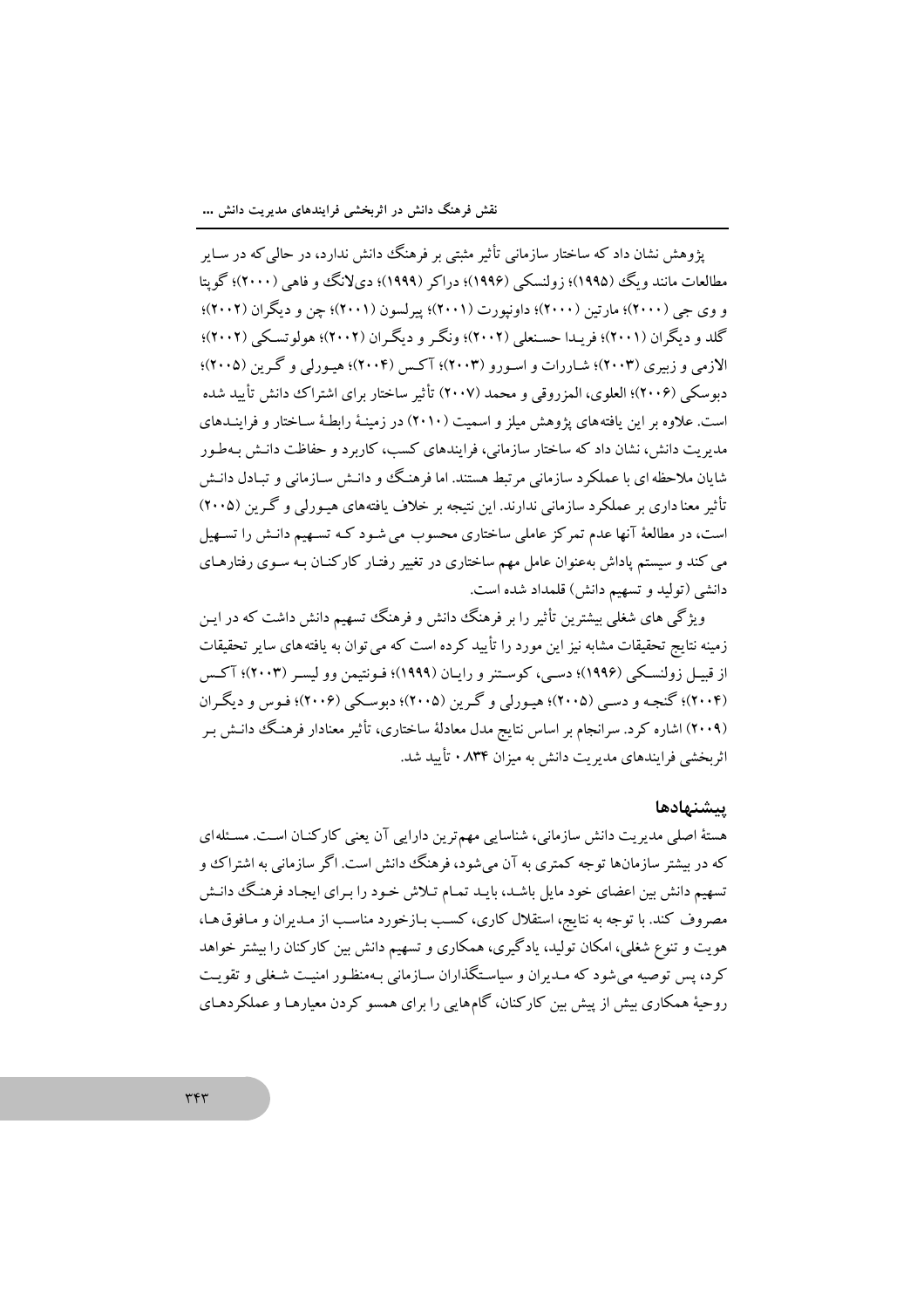سازمانی با فرهنگ دانش بهمنظور حمایت از رفتارهای دانشی جدید و مورد نیاز سازمان بردارند. از آنجا که انگیزش صرفاً به یاداش های بیرونی مربوط نمی شود، استفاده از اهرمهای دیگر تشـویقی و نیز وجود فضای مناسب کاری با ترغیب بیشتر به همکاری و ایجاد اعتمـاد و صـمیمیت بیشـتر بـین کارکنان با یکدیگر، کارکنان با مدیران و مسئولان نیز بسیار مفید است. عامل دیگر توجـه مـدیران ارشد به مسئلهٔ اختیار و تفویض اختیار به کارکنان و مشارکت آنها در امر تصمیم گیری است، به این تر تیب کارکنان می توانند از خلاقیتها و نو آوری های خویش برای ارتقای خـود و فراینـدهای کاری بهرهٔ لازم را ببرند. این امر علاوه بر توسعهٔ فردی به توسعهٔ سازمانی نیز منجـر خواهدشـد. بـا وجود بهرهمندی سازمان از نرمافزارهای متعدد در حوزهٔ مدیریت دانش، استفادهٔ ناکافی از آنهـا بـه بررسی کارشناسی نیاز دارد. در نهایت همانند هر تغییر سازمانی، پیادهسـازی، اسـتقرار و اسـتمرار و بهبود هر نظامی نیازمند تدوین راهبردهای مناسب است. پس با تـدوین راهبـردهـای لازم دانشـی و همسویی بیشتر آن با اهداف سازمانی و راهبردهای سازمانی مبی تـوان امیـد بیشـتری بـه پایـداری فعالیتهای مدیریت دانش داشت. این وظیفهٔ خطیر هم از وظایف مدیر ارشد دانـش پـا بـهعبـارتی ر هيران دانش سازمان است.

### یے نوشت

6. De Long & Fahey; Nahm, 2. Ajmal & Koskinen Vonderembse, & Koufteros, 7. Walczck 8. Oliver & Kandadi 5. Holsapple & Joshi 9. Taylor & Todd 10. Ackerman, Pipek & Wulf

1. Schein

3. Leonard-Barton

4. Abell & Oxbrow

### منابع

۱. افرازه، عباس (۱۳۸۴). مدیریت دانش: مفاهیم، مدل۵ا، اندازه گیری و ییادهسازی .تهران. دانشگاه صنعتي امير کيبر. ۲. پهلوانی، معصومه؛ پیرایش، رضا؛ علیپور، وحیده؛ باشکوه، محمد (۱۳۸۹). بررسی اولویتبنـدی عوامل فرهنگــی مـؤثر در بـه اشــتراک گــذاری دانــش در مراکـز تحقیــق و توســعهٔ يتروشـيمي. مدیریت فناوری اطلاعات، ۲ (۵):۱۹ - ۳۶. ۳.محمدی مقدم، یوسف؛ الوانی، سید مهدی؛ جبیبی بـدرآبادی، محبوبـه (۱۳۹۱). الگـوی جـامع دانش آفرینی در سازمانهای پلیسی. *فصلنامهٔ پژوهش های مدیریت انتظامی.* ۳۷۷. ۴۷۹ - ۵۰۰

٣۴۴